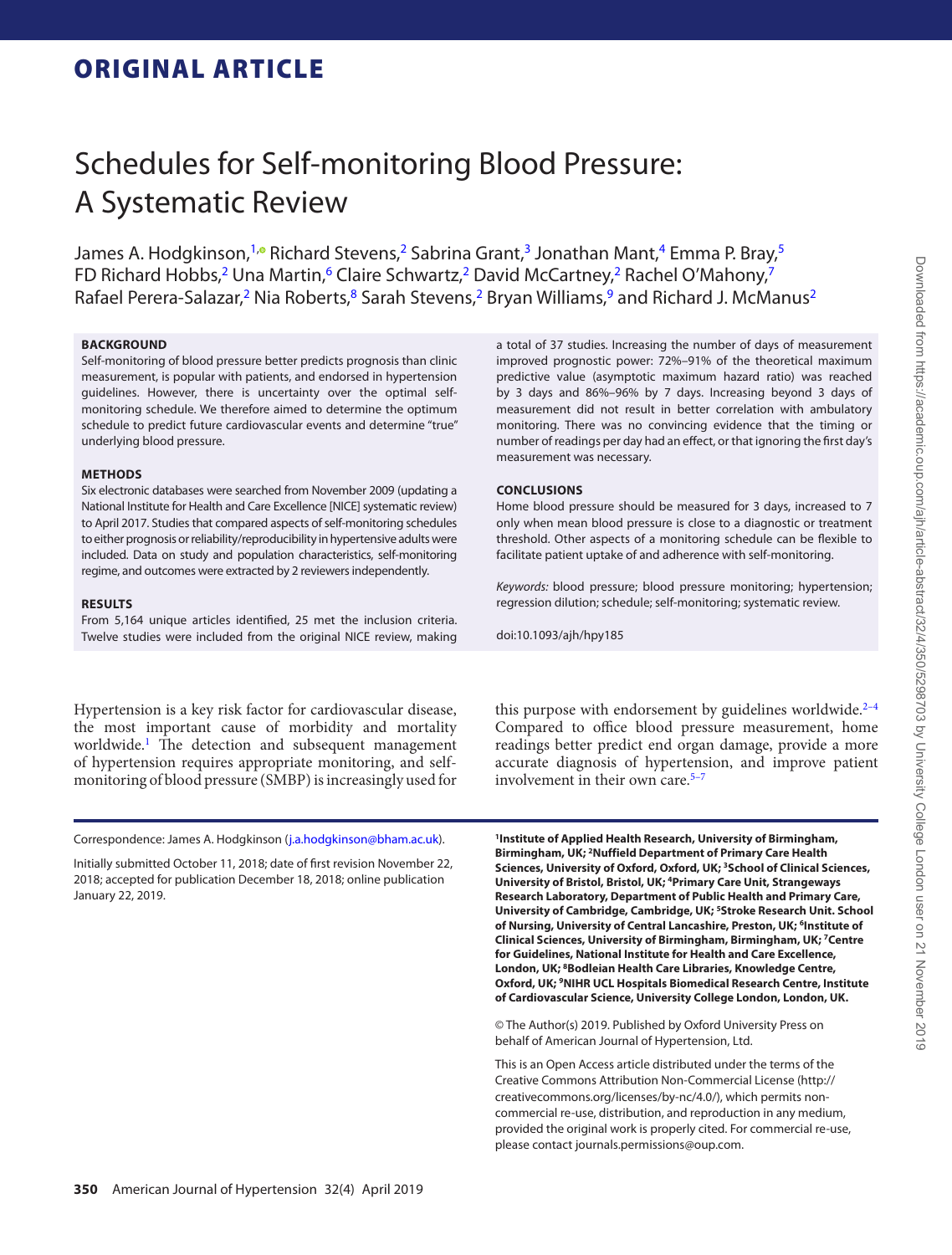Participants of interest were adults (18 years and older) with treated or untreated hypertension, who may or may not have had a comorbid disease. Reliability/reproducibility studies were included where at least some of the participants had hypertension or were being assessed to confirm suspicion of hypertension (e.g., where a previous clinic reading had indicated hypertension), and similarly prognostic studies (which were all conducted in the general population) where at least some participants either had hypertension or were treated with antihypertensive medication.

Articles written in a language other than English were translated to assess eligibility.

#### **Data extraction and quality assessment**

Data from each article were extracted independently by at least 2 reviewers using piloted forms [\(Supplementary](http://academic.oup.com/ajh/article-lookup/doi/10.1093/ajh/hpy185#supplementary-data)  [Appendix 2\)](http://academic.oup.com/ajh/article-lookup/doi/10.1093/ajh/hpy185#supplementary-data). Information collected included study (e.g., country, hypothesis) and sample (e.g., sample size, age, comorbidities) characteristics, self-monitoring regime details (e.g., frequency, duration, whether devices used were validated), and outcome measures (see later). Any discrepancies were resolved by consensus.

*A priori* outcomes of interest varied with the type of study

- (1) Prognostic studies: mortality, stroke, myocardial infarction, angina, and heart failure or composites thereof.
- (2) Reliability/reproducibility studies: reproducibility of SMBP or correlations with ambulatory blood pressure measurement (ABPM) or office blood pressure measurement.

Methodological quality was assessed using an adaptation of 3 validated checklists: Effective Public Health Practice Project, Downs and Black, and Quality Assessment of Diagnostic Accuracy Studies (QUADAS-2).<sup>10-12</sup> Additional questions about the validation status of the BP monitoring equipment used in each study were incorporated, for which we consulted the dabl Educational Trust and British and Irish Hypertension Society websites<sup>13,14</sup> rather than rely on author-reported validation status [\(Supplementary Appendix 3](http://academic.oup.com/ajh/article-lookup/doi/10.1093/ajh/hpy185#supplementary-data) provides details of the methodological quality checklist applied).

# **Data synthesis and analysis**

Imprecision in a measurement makes associations, such as hazard ratios (HRs) or correlations, harder to observe. Averaging over several measurements can reduce imprecision. Hence, a single imprecise measurement will show a weaker apparent association with an outcome, but increasing the number of measurements increases the apparent association.

To enable a consistent measure of comparison, the adjusted HR per 5 mm Hg increase in systolic BP was calculated for prognostic studies across the number of days of readings they considered. Study-specific curves for HR against number of days (*n*) were estimated by assuming that the reciprocal of estimated log HR was linear in 1/*n*, and for estimated correlation coefficient against *n* by assuming

American Journal of Hypertension 32(4) April 2019 **351**

Schedules for Self-monitoring Blood Pressure

Despite the growing popularity of SMBP, there is little agreement as to the optimal self-monitoring schedule. The Japanese Society of Hypertension guidelines recommend 2 readings on each occasion, using the mean of the 2 over 5-7 days.<sup>8</sup> The European Society of Hypertension, along with the American Heart Association and the American Society of Hypertension and National Institute for Health and Care Excellence (NICE), recommend that blood pressure (BP) should be measured on at least 3–4 days and preferably on 7 consecutive days in the morning and evening, with 2 measurements per occasion taken 1–2 minutes apart. The readings taken on the first day should be discarded and then the average of the remaining readings used.[2,](#page-13-1)[3](#page-13-2)[,9](#page-14-1) There are no separate schedules recommended for ongoing management of patients with hypertension once the

This study aimed to assess the evidence for these various guideline recommendations using the systematic search undertaken for the NICE  $(2011)$  $(2011)$  $(2011)$  Hypertension Guidelines<sup>2</sup> as a starting point, and updating and reappraising the literature.

# **METHODS**

# **Data sources and searches**

initial diagnosis has been made.

Electronic databases (Cochrane Central Register of Controlled Trials [The Cochrane Library, Wiley] (issue 3, March 2017), Medline [OvidSP] (1946–present, in process), Embase [OvidSP] (1974–present), CINAHL [EBSCOhost] (1980–present), Science Citation Index [Web of Knowledge] (1945–present), and Conference Proceedings Citation Index– Science [Web of Knowledge] (1945–present)) were searched up to April 2017, for articles published from November 2009 onward based on a search strategy developed for the NICE Hypertension Guidelines.<sup>[2](#page-13-1)</sup> The original NICE search was of Medline, Embase, CINAHL, and the Cochrane Library from inception to November 2010 and the update search dates were chosen with some overlap to ensure relevant studies would not be missed. The search strategy for Medline can be found in [Supplementary Appendix 1,](http://academic.oup.com/ajh/article-lookup/doi/10.1093/ajh/hpy185#supplementary-data) which was then adapted for the other databases.

# **Study selection**

Two reviewers independently reviewed the titles and abstracts of potentially relevant articles for inclusion. Full papers of potentially eligible articles resulting from the search plus all included articles from the NICE review were then assessed.

All study design types were eligible for inclusion. Studies must have assessed SMBP defined as BP measurement by a patient or carer, without the involvement of a health professional. It was anticipated that included studies would compare one or more of the following protocol components: number, timing, frequency, and duration of measurements and whether any readings should be discarded, but included all studies that compared any aspects of self-monitoring schedules. Studies that assessed regimes in terms of BP variability, machine validation studies, those containing inadequate description of the self-monitoring protocol, or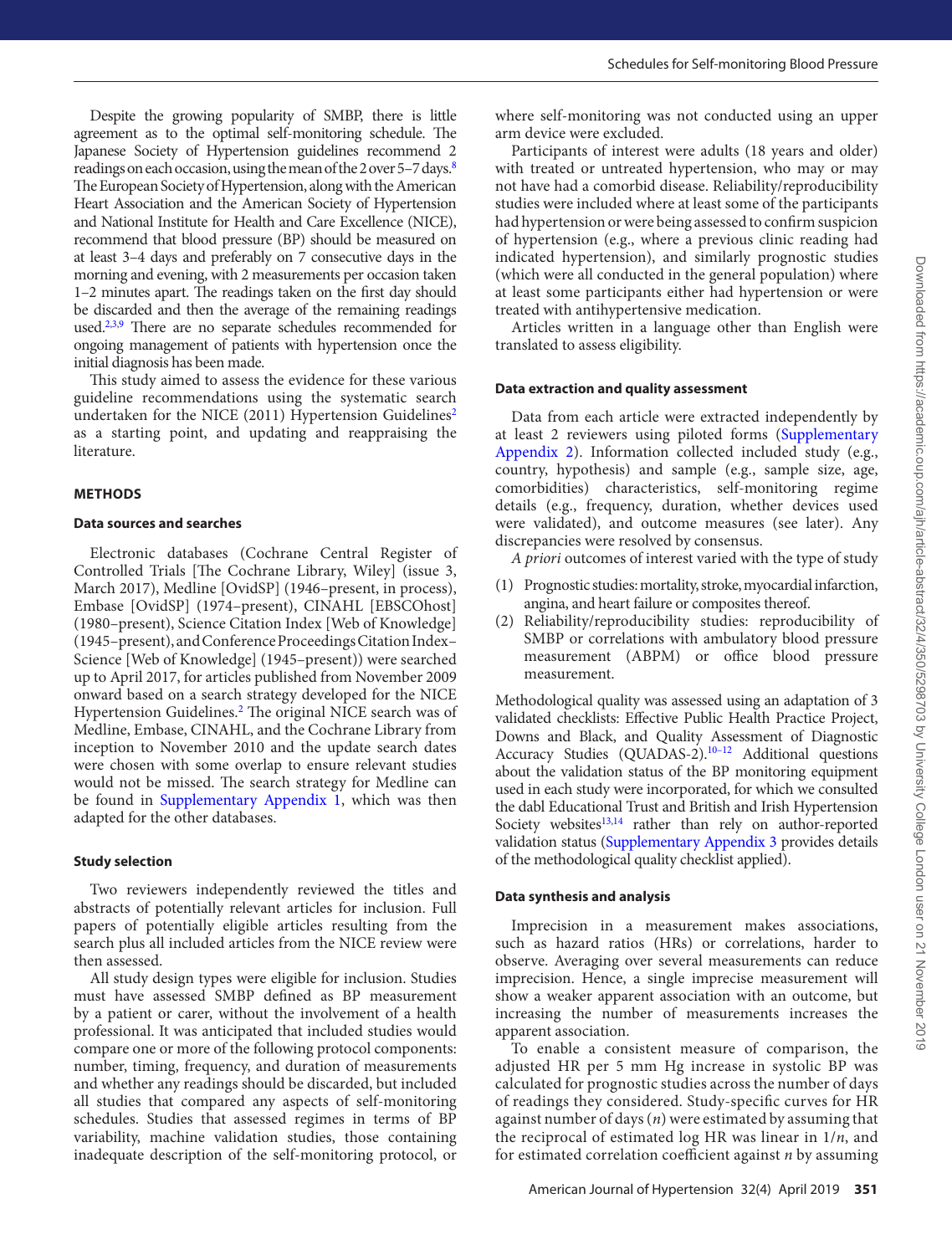that the reciprocal of correlation squared was linear in 1/*n*. These relationships were derived from standard results for linear regression dilution, which have been shown to apply approximately for HRs, under independence assumptions, when censoring is present and the sample size is  $\text{large}^{15}$  $\text{large}^{15}$  $\text{large}^{15}$ ([Supplementary Appendix 4](http://academic.oup.com/ajh/article-lookup/doi/10.1093/ajh/hpy185#supplementary-data) provides a further explanation of the method of analysis used, including the approach to regression dilution). For each study, the "maximum log hazard ratio" was defined as the asymptotic maximum of the fitted curve on the log HR scale (i.e., the best log HR that could theoretically be achieved given an infinite number of days for measurement) and the fitted log HR at day 3 and day 7 is reported as a percentage of this maximum.

For reliability/reproducibility studies, the correlations reported between systolic and diastolic SMBP and ABPM as the reference standard were summarized. The remaining studies, in particular reliability studies that reported correlations with measures other than ABPM, were considered too dissimilar to group.

# **RESULTS**

A total of 5,164 unique citations were identified of which 297 were assessed in detail along with 13 articles from the NICE search [\(Figure 1](#page-2-0)). Thirty-seven studies proved eligible for inclusion in the analysis comprising 25 from the update and 12 from the original NICE search (the remaining



<span id="page-2-0"></span>**Figure 1.** Filtering of papers from searching to synthesis.

Abbreviations: BP, blood pressure; NICE, National Institute for Health and Care Excellence.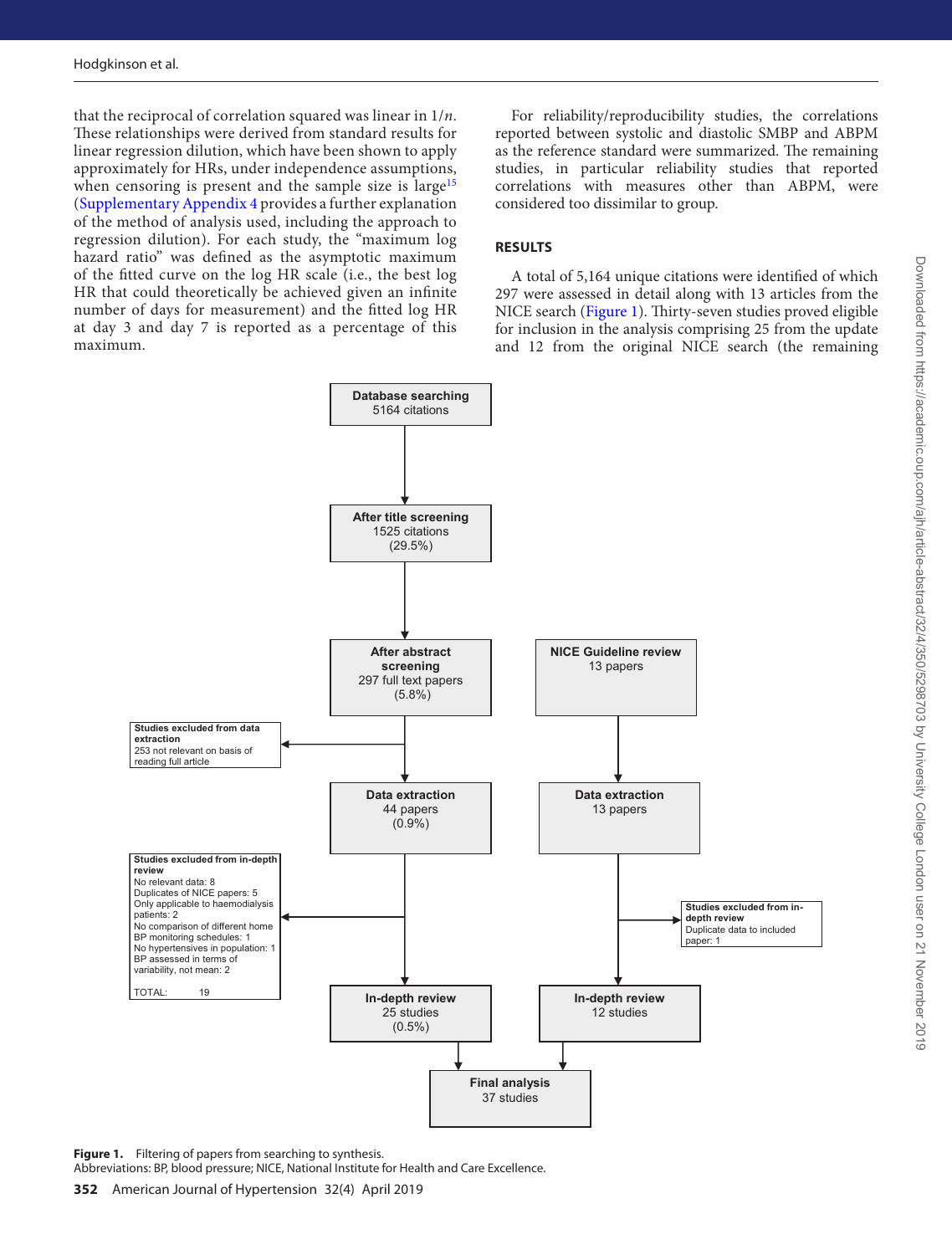article from the NICE review provided only duplicate data). Participants in the included studies [\(Supplementary](http://academic.oup.com/ajh/article-lookup/doi/10.1093/ajh/hpy185#supplementary-data)  [Table 1\)](http://academic.oup.com/ajh/article-lookup/doi/10.1093/ajh/hpy185#supplementary-data) were drawn from 18 different countries and varied markedly in terms of mean age (range 40–70 years), gender (percentage male 26%–100%), sample size (43–21,591), and the proportion with hypertension and/or on antihypertensive medication (0%–100%).

Of the 37 articles, 10 were prognostic and 27 were reliability/reproducibility studies. The wide range of aspects of monitoring schedule assessed in the included studies is shown in [Supplementary Table 2.](http://academic.oup.com/ajh/article-lookup/doi/10.1093/ajh/hpy185#supplementary-data) Owing to the heterogeneity of the self-monitoring protocols, and the variability in the clinical outcomes and analyses in the eligible studies, metaanalysis was not possible.

## **Methodological issues**

All studies had some degree of methodological flaw (or lack of clarity in what was reported), with 16 (43%) studies not clearly using validated devices throughout [\(Supplementary Table 1](http://academic.oup.com/ajh/article-lookup/doi/10.1093/ajh/hpy185#supplementary-data)). Although selection criteria of participants were generally clear, only 16 (43%) studies used selection methods likely to avoid bias (Supplementary Table [2\)](http://academic.oup.com/ajh/article-lookup/doi/10.1093/ajh/hpy185#supplementary-data). Attrition reporting provided reasons for dropouts but typically not the characteristics thereof. Validation (from monitor memory or telemonitoring) of self-monitored readings was only clear and adequate in 10 studies. Reporting of results was generally adequate.

#### **Prognostic studies**

The 10 prognostic studies analyzed cohort data from Japan (Ohasama and home blood pressure measurement with Olmesartan Naive patients to Establish Standard Target blood pressure study [HONEST]), Finland (FINN Home), and Greece (Didima), or meta-analyzed data from Ohasama, FINN Home, and an additional Japanese cohort, Tsurugaya, which had not been published separately in a format we could extract relevant data from.<sup>16,[17](#page-14-6)</sup> There was overlap of populations within each cohort but differences in type of regime considered and/or the outcomes assessed. All participants in the prognostic studies were sampled from a general population. Three studies [\(Supplementary Table 1](http://academic.oup.com/ajh/article-lookup/doi/10.1093/ajh/hpy185#supplementary-data)) had prediction of stroke/transient ischemic attack as the main outcome, whereas 4 used cardiovascular-related events, one considered both types of outcome separately, and 2 used composite cardiovascular end points including stroke.

[Figure 2](#page-4-0) shows the adjusted log HR per 5 mm Hg increase in systolic BP for each of the 5 studies (1 provided only unadjusted HRs with confidence intervals) that considered how outcome varied by length of monitoring in days (see also [Table 1\)](#page-5-0). HRs increased with additional days of readings across the studies with a flattening of the curves after 1 week for the 2 studies with longer follow-up and similar shaped curves for the shorter studies. However, confidence intervals overlapped between the most and least predictive measurement regimes (in terms of days of monitoring).

In [Figure 2](#page-4-0) the dotted line represents the maximum log HR for the 5 prognostic studies: 86%–96% of the maximum predictive value (asymptotic maximum HR, based on an estimate given infinite number of days measurement) was achieved by 7 days, and 72%–91% by 3 days.

Few data on the impact of time of day were available, but suggested that there was a maximum difference in HR of 0.09 per 5 mm Hg increase in systolic BP with overlapping confidence intervals between morning and/or evening measurements. There was also no convincing difference in prognostic ability when using the first and/or the second measurement on each occasion [\(Table 2\)](#page-6-0).

Considering the total number of readings added little to the results for number of days, reflecting the limited data on readings per day [\(Supplementary Table 3](http://academic.oup.com/ajh/article-lookup/doi/10.1093/ajh/hpy185#supplementary-data)). Only 1 prognostic study considered the effect of omitting first-day readings from the analysis, which made no difference to the HR [\(Table 3\)](#page-7-0).

#### **Analysis of reliability/reproducibility studies**

Participants in the 27 reliability/reproducibility studies were largely either treated or untreated patients with hypertension, though populations ranged from heart transplant recipients and renal outpatients to company volunteers and attendees at a health education program [\(Supplementary Table 1](http://academic.oup.com/ajh/article-lookup/doi/10.1093/ajh/hpy185#supplementary-data)). Three studies shared populations with the Japanese and Finnish prognostic studies.

Of the 20 studies considering reliability/reproducibility, 15 reported correlations with ABPM as the reference standard, 8 using mean daytime ABPM, 5 using 24-hour ABPM, and 2 using both daytime and 24-hour ABPM. These 15 studies were included in the remainder of the analyses.

The correlation between cumulative mean home systolic BP and diastolic blood pressure from 1 to 7 days of monitoring with ABPM as the comparator measurement is shown in [Figure 3](#page-8-0) (analysis restricted to those studies  $(n = 5)$ ) with correlations for at least 3 different counts of days; the dotted line represents the maximum correlation coefficient) and [Table 4](#page-9-0). Here the curves were very flat and there was no convincing increase in correlation after the fourth day of monitoring. Better than 90% of the maximum correlation with ABPM was achieved by 3 days. In many correlation studies, numbers of participants were small and confidence intervals were wide, but this pattern was observed even in larger studies ( $n = 464$ ).

Data could only be extracted from 3 studies to assess the relationship between correlation with ABPM and the number of readings on each occasion, time of day of 2 readings ([Figure 4](#page-11-0) and [Table 5\)](#page-12-0), and total number of measurements [\(Table 6\)](#page-12-1). As for the prognostic studies, varying the number of readings on each occasion and time of day of readings appeared to have little impact, while examining the effect of number of measurements overall again largely replicated the results for number of days. Similarly, discarding the readings from the first day of home monitoring made little difference to correlation with ABPM, whether readings more than 3 days or 1 week were being considered ([Table 3](#page-7-0)).

Three studies considered particular aspects of monitoring schedules uniquely—the time interval between readings, a schedule including before-morning micturition and afternoon readings vs. 1 involving post-morning micturition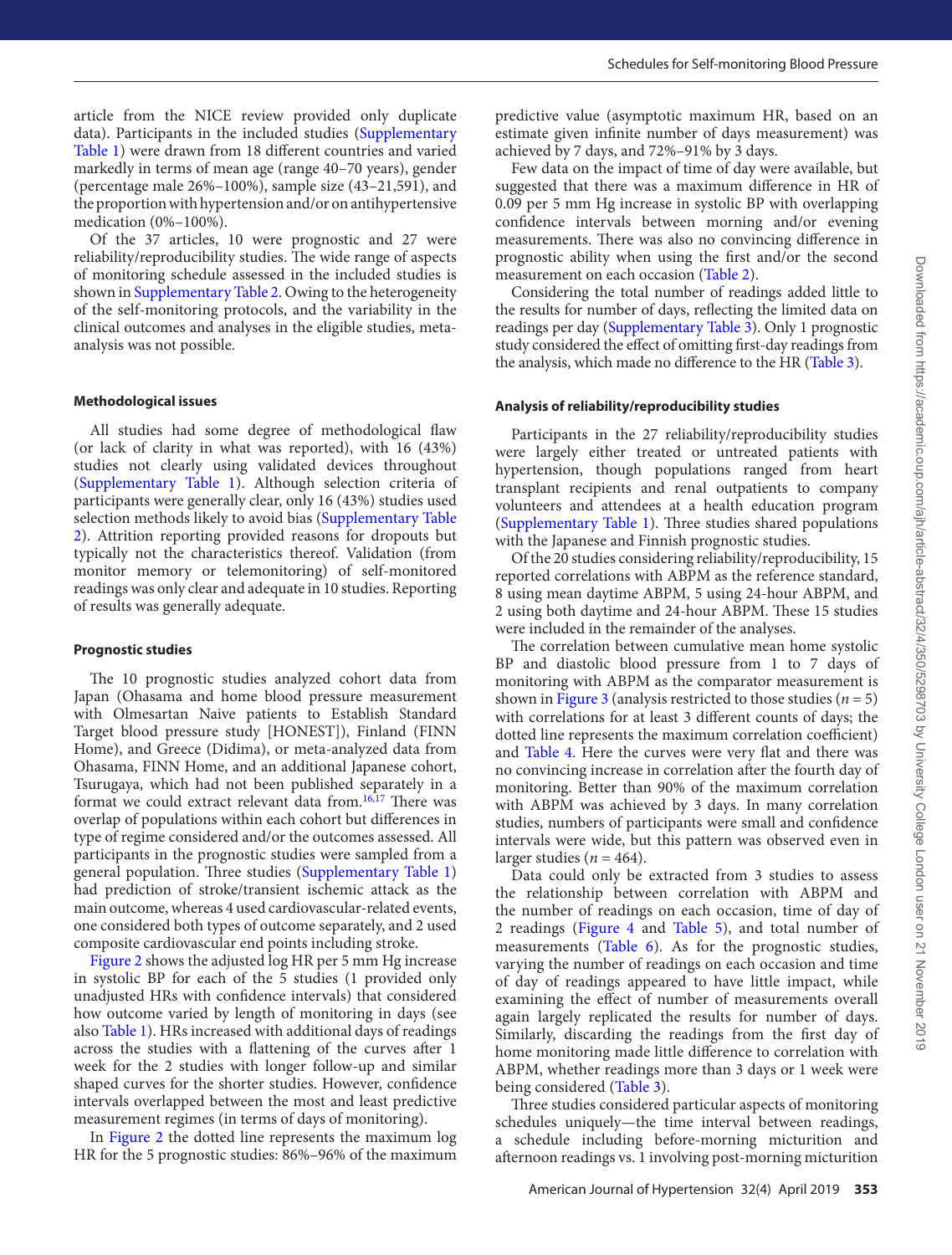

<span id="page-4-0"></span>Figure 2. Log hazard ratios per 5 mm Hg for prognostic outcomes by cumulative numbers of days of self-monitoring. \*Values from Stergiou (2010) are unadjusted hazard ratios (HRs).

and evening readings, and resting for 5 minutes before readings vs. not resting. However, the complexity of the schedule comparison in 1 study and the small sample size of the other studies prevented drawing any firm conclusions.

No study provided evidence on the timings of readings in relation to medications, how frequently monitoring should be repeated, or on whether fewer readings may be required for routine ongoing management.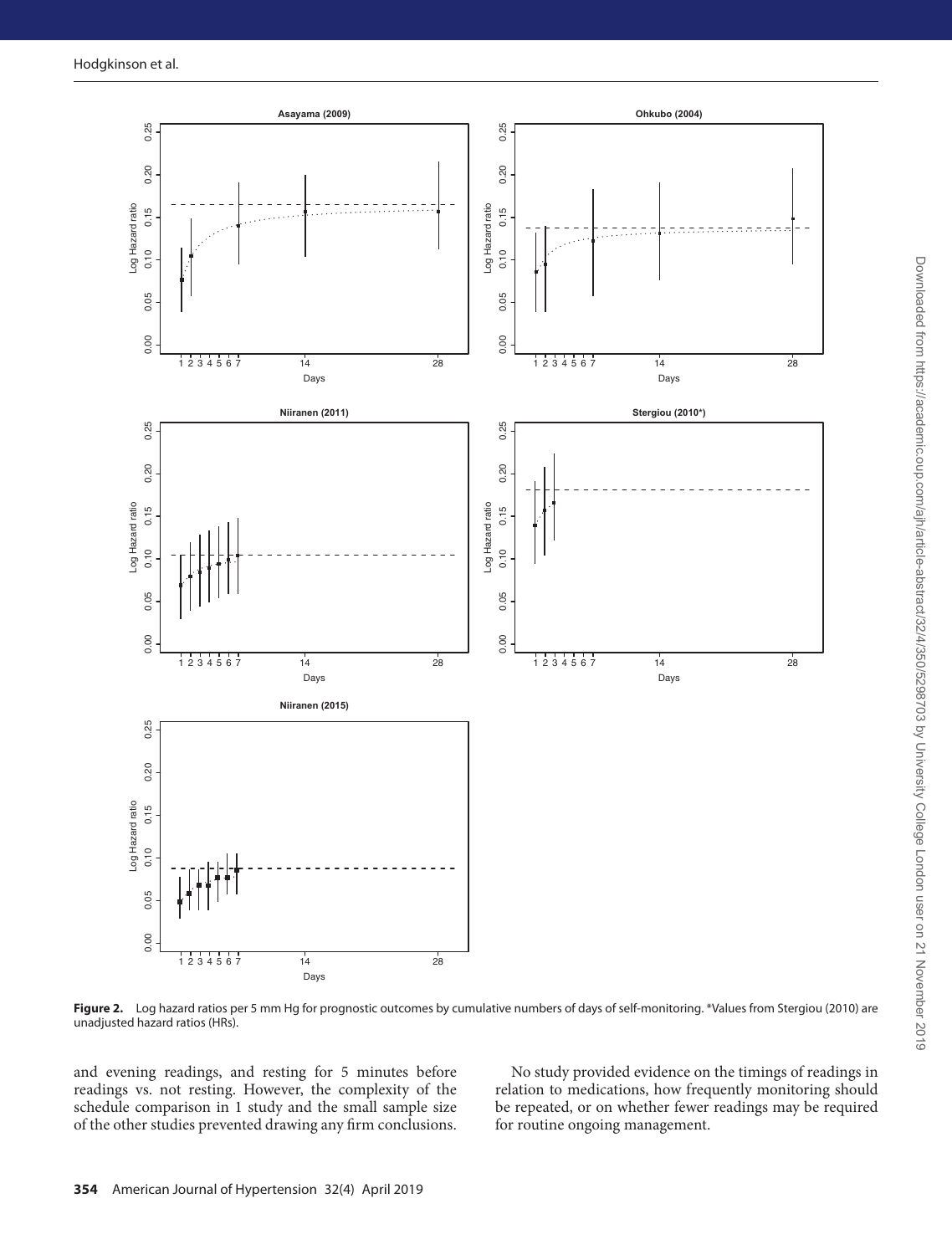| Study (first                                    |                        |                                                         |                                                      |                      |                                                      |                                                                                |                                                                                                                                                                                                                                                                                                                                                                                                                                                                                                                                                                                                                                                                                           |                 | Adjusted HR per 5 mm Hg increase in systolic BP (95% CI) |                                                 |                 |                                                                        |                 |
|-------------------------------------------------|------------------------|---------------------------------------------------------|------------------------------------------------------|----------------------|------------------------------------------------------|--------------------------------------------------------------------------------|-------------------------------------------------------------------------------------------------------------------------------------------------------------------------------------------------------------------------------------------------------------------------------------------------------------------------------------------------------------------------------------------------------------------------------------------------------------------------------------------------------------------------------------------------------------------------------------------------------------------------------------------------------------------------------------------|-----------------|----------------------------------------------------------|-------------------------------------------------|-----------------|------------------------------------------------------------------------|-----------------|
| publication<br>author;<br>date)                 | follow-up<br>Years of  | N (events)                                              | Readings<br>per day                                  | Outcome              | 1 day                                                | 2 days                                                                         | 3 days                                                                                                                                                                                                                                                                                                                                                                                                                                                                                                                                                                                                                                                                                    | 4 days          | 5 days                                                   | 6 days                                          | 7 days          | 14 days                                                                | 4 weeks         |
| Ohasama<br>Asayama<br>(2009)ª                   | (median)               | 2,234<br>(226)                                          | evening)<br>1 daily<br>(1 in the                     | Stroke and<br>TIA    | $\begin{array}{c} 1.08 \\ (1.04 - 1.12) \end{array}$ | $(1.06 - 1.16)$                                                                |                                                                                                                                                                                                                                                                                                                                                                                                                                                                                                                                                                                                                                                                                           |                 |                                                          |                                                 | $(1.10 - 1.21)$ | $\begin{array}{c} 1.17 \\ (1.11 - 1.22) \end{array}$                   | $(1.12 - 1.24)$ |
| Multiple<br>$(2015)^{b}$<br>studies<br>Niiranen | $\frac{8.3}{(median)}$ | 4,802<br>(568)                                          | morning)<br>1 daily<br>(1 in the                     | CVD<br>events        |                                                      |                                                                                | $(11.1-90.1)$ $(11.1-90.1)$ $(01.1-90.1)$ $(01.1-10.1)$ $(00.1-10.1)$ $(00.1-10.1)$ $(00.1-0.1)$<br>$(10.1-0.01)$ $(0.1-0.01)$ $(0.1-0.01)$ $(0.1-0.01)$ $(0.1-0.01)$ $(0.1-0.01)$ $(0.1-0.01)$                                                                                                                                                                                                                                                                                                                                                                                                                                                                                           |                 |                                                          |                                                 |                 |                                                                        |                 |
| $(2013)^b$<br>Multiple<br>studies<br>Niiranen   | Not stated             | 5,030<br>(588)                                          | 1 daily<br>(1 in the<br>morning)                     | events<br><b>CVD</b> |                                                      |                                                                                |                                                                                                                                                                                                                                                                                                                                                                                                                                                                                                                                                                                                                                                                                           |                 |                                                          |                                                 | $(1.06 - 1.11)$ |                                                                        |                 |
|                                                 | Not stated             | 2,762<br>(360)                                          | 1 daily<br>(1 in the<br>morning)                     | events<br><b>CVD</b> |                                                      |                                                                                |                                                                                                                                                                                                                                                                                                                                                                                                                                                                                                                                                                                                                                                                                           |                 |                                                          |                                                 |                 | $(1.07 - 1.15)$                                                        |                 |
|                                                 | Not stated             | 4,225<br>(509)                                          | evening)<br>2 daily<br>(1 in the<br>morning<br>and   | events<br>CVD        |                                                      |                                                                                |                                                                                                                                                                                                                                                                                                                                                                                                                                                                                                                                                                                                                                                                                           |                 |                                                          |                                                 | $(1.08 - 1.14)$ |                                                                        |                 |
| Niiranen (2011)<br>FINN Home                    | $6.8$<br>(median)      | 2,081<br>(162)                                          | evening)<br>$4$ daily<br>(2 in the<br>morning<br>and | events<br><b>CVD</b> |                                                      | $\begin{array}{cc}\n (1.07 & 1.08 \\  (1.03-1.11) & (1.04-1.13)\n \end{array}$ | $(1.05 - 1.14)$                                                                                                                                                                                                                                                                                                                                                                                                                                                                                                                                                                                                                                                                           | $(1.05 - 1.14)$ |                                                          | $(1.06 - 1.15)$ $(1.06 - 1.15)$ $(1.06 - 1.16)$ |                 |                                                                        |                 |
| <b>Ohasama</b><br>Ohkubo<br>(2004)ª             | 10.6 (mean)            | $1,491$<br>$(136)$                                      | 1 daily<br>(1 in the<br>morning)                     | Stroke and           | $(1.04 - 1.14)$ $(1.04 - 1.15)$                      |                                                                                |                                                                                                                                                                                                                                                                                                                                                                                                                                                                                                                                                                                                                                                                                           |                 |                                                          |                                                 | $(1.06 - 1.20)$ | $\begin{array}{cc} 1.14 \\ (1.08 - 1.21) \\ (1.10 - 1.23) \end{array}$ |                 |
| Stergiou<br>(2010) <sup>c</sup><br>Didima       |                        | 8.2 (mean) 662 (67)                                     | evening)<br>$4$ daily<br>(2 in the<br>moming<br>and  | events<br>CVD        | 1.15                                                 |                                                                                | $(1.13 - 1.25)$                                                                                                                                                                                                                                                                                                                                                                                                                                                                                                                                                                                                                                                                           |                 |                                                          |                                                 |                 |                                                                        |                 |
| but for all measurements (i.e., 3 days) only.   |                        | The references in the tables are cited in Supplementary |                                                      |                      | Table <sup>-</sup>                                   |                                                                                | °Study reported unadjusted HRs without Cls (just P < 0.05).Values in italics are unadjusted HRs. Cls taken from secondary paper <sup>18</sup> . Adjusted HRs also available from secondary paper<br><sup>b</sup> These 2 studies both use 3 datasets (including Ohasama and FINN Home). The 2013 study is an abstract before the main paper in 2015, but includes some different analyses.<br>All 3 studies from the same population, over slightly different time periods with slightly different focus—morning only, evening only, and morning and evening.<br>Abbreviations: BP, blood pressure; CI, confidence interval; CVD, cardiovascular disease; TIA, transient ischemic attack. |                 |                                                          |                                                 |                 |                                                                        |                 |

Downloaded from https://academic.oup.com/ajh/article-abstract/32/4/350/5298703 by University College London user on 21 November 2019

Downloaded from https://academic.oup.com/ajh/article-abstract/32/4/350/5298703 by University College London user on 21 November 2019

<span id="page-5-0"></span>American Journal of Hypertension 32(4) April 2019 **355**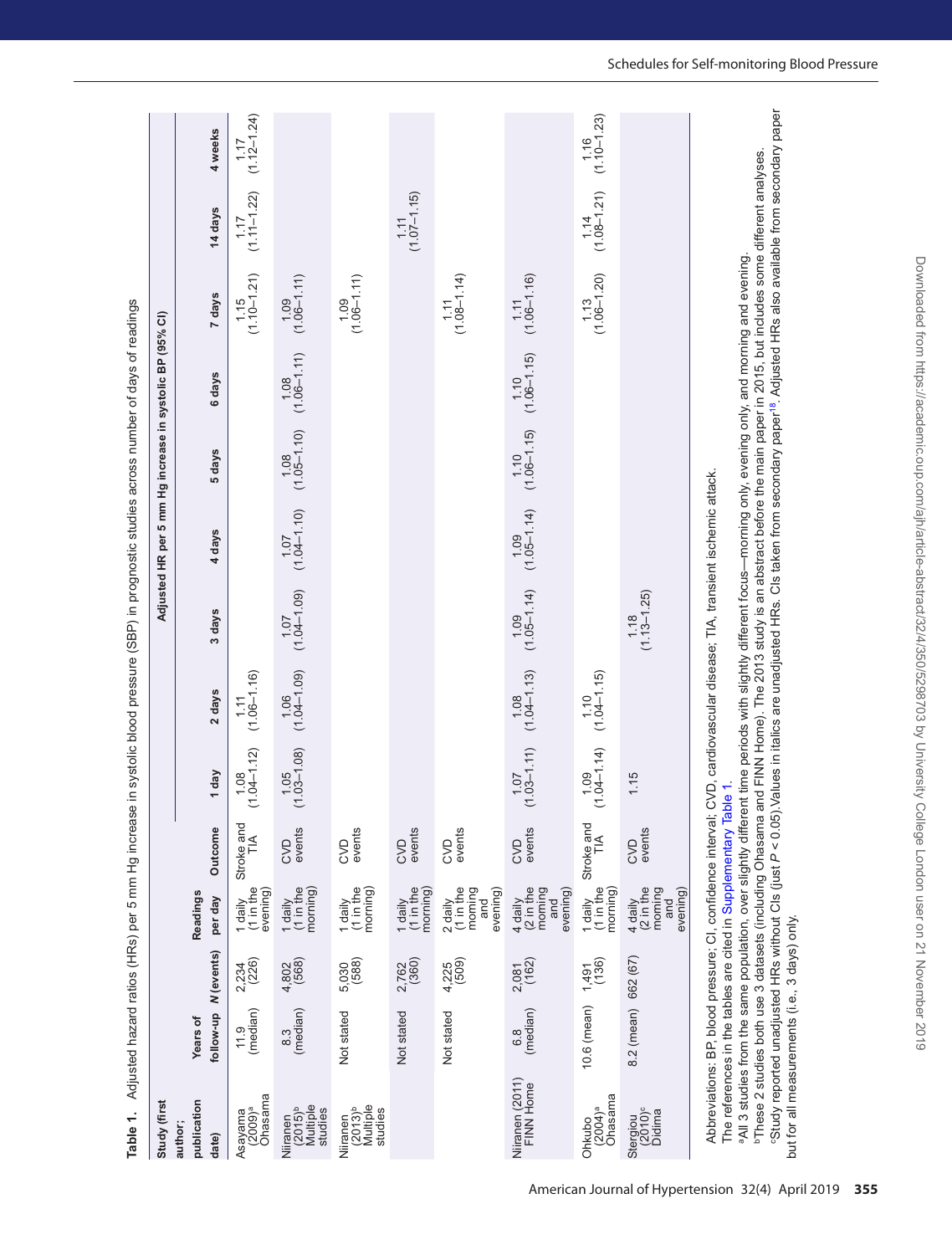<span id="page-6-0"></span>

|                                                                          |                       |                 |                                                                                                                                                                                        |                   |                                                               |                                     |                                                                                                                                                     |                             | Table 2. Adjusted hazard ratios (HRs) per 5 mm Hg increase in systolic blood pressure (SBP) in prognostic studies across number of readings on each occasion and time of day     |                                                                                                                                                                                                                                                                                                                                                                                                                                       |
|--------------------------------------------------------------------------|-----------------------|-----------------|----------------------------------------------------------------------------------------------------------------------------------------------------------------------------------------|-------------------|---------------------------------------------------------------|-------------------------------------|-----------------------------------------------------------------------------------------------------------------------------------------------------|-----------------------------|----------------------------------------------------------------------------------------------------------------------------------------------------------------------------------|---------------------------------------------------------------------------------------------------------------------------------------------------------------------------------------------------------------------------------------------------------------------------------------------------------------------------------------------------------------------------------------------------------------------------------------|
|                                                                          |                       |                 |                                                                                                                                                                                        |                   |                                                               |                                     | Adjusted HR per 5 mm Hg increase in systolic BP (95% CI)                                                                                            |                             |                                                                                                                                                                                  |                                                                                                                                                                                                                                                                                                                                                                                                                                       |
| Study.                                                                   |                       |                 |                                                                                                                                                                                        |                   |                                                               | Number of readings on each occasion |                                                                                                                                                     |                             | Time of day                                                                                                                                                                      |                                                                                                                                                                                                                                                                                                                                                                                                                                       |
| publication date)<br>(first author;                                      | qu-wollot<br>Years of | N (events)      | Readings<br>schedule                                                                                                                                                                   | Outcome           | measurements<br>All first                                     | measurements<br>All second          | measurements<br>₹                                                                                                                                   | measurements<br>All morning | measurements<br>All evening                                                                                                                                                      | Other<br>measurements<br>₹                                                                                                                                                                                                                                                                                                                                                                                                            |
| Asayama (2006)<br>Ohasama                                                | (median)<br>10.6      | 1,766<br>(156)  | 2 daily (1 AM<br>and 1 PM)<br>for 4 weeks                                                                                                                                              | Stroke and<br>TIA |                                                               |                                     |                                                                                                                                                     |                             | $1.14(1.09 - 1.21)$ $1.16(1.10 - 1.22)$ $1.17(1.10 - 1.23)$                                                                                                                      |                                                                                                                                                                                                                                                                                                                                                                                                                                       |
| Hoshide (2016)<br><b>Ohasama</b>                                         |                       |                 | 4.0 (mean) 4,278 (74) 6 daily (3 AM<br>and 3 PM)                                                                                                                                       | Stroke            |                                                               |                                     |                                                                                                                                                     |                             | $1.17(1.09 - 1.25)$ $1.12(1.04 - 1.22)$ $1.18(1.09 - 1.28)$                                                                                                                      |                                                                                                                                                                                                                                                                                                                                                                                                                                       |
|                                                                          |                       |                 | 4,278 (77) for 14 days                                                                                                                                                                 | CVD events        |                                                               |                                     |                                                                                                                                                     |                             | $0.96(0.89 - 1.05)$ 1.05 $(0.96 - 1.14)$ 1.00 $(0.92 - 1.10)$                                                                                                                    |                                                                                                                                                                                                                                                                                                                                                                                                                                       |
| Niiranen (2013) <sup>a</sup><br>Multiple<br>studies                      | Not stated            | 5,030<br>(588)  | 1 daily (1 AM)<br>for 7 days                                                                                                                                                           | CVD events        |                                                               |                                     |                                                                                                                                                     | $1.09(1.06 - 1.11)$         |                                                                                                                                                                                  |                                                                                                                                                                                                                                                                                                                                                                                                                                       |
|                                                                          | Not stated            | 4,225<br>(509)  | 2 daily (1 AM<br>and 1 PM)<br>for 7 days                                                                                                                                               | CVD events        |                                                               |                                     |                                                                                                                                                     |                             |                                                                                                                                                                                  | $1.11(1.08 - 1.14)$                                                                                                                                                                                                                                                                                                                                                                                                                   |
| Niiranen (2011)<br>FINN Home                                             | 6.8 (median)          | 2,081<br>(162)  | 4 daily (2 AM<br>and 2 PM)<br>for 7 days                                                                                                                                               |                   |                                                               |                                     |                                                                                                                                                     |                             | CVD events 1.10 (1.15) 1.11 (1.07-1.15) 1.11 (1.07-1.16) 1.10 (1.06-1.15) 1.10 (1.06-1.15) 1.11 (1.06-1.16)                                                                      |                                                                                                                                                                                                                                                                                                                                                                                                                                       |
| Saito (2016)<br>HONEST                                                   | 2.0 (mean)            | 21,591<br>(280) | over 7 periods<br>4 daily (2 AM<br>and 2 PM)<br>for 2 days                                                                                                                             |                   | CVD events 1.21 (1.15–1.27) 1.20 (1.14–1.27) 1.21 (1.15–1.27) |                                     |                                                                                                                                                     |                             |                                                                                                                                                                                  |                                                                                                                                                                                                                                                                                                                                                                                                                                       |
| Stergiou (2010) <sup>b</sup> 8.2 (mean) 662 (67) 4 daily (2 AM<br>Didima |                       |                 | for 3 days                                                                                                                                                                             | CVD events        | 1.18                                                          | 1.19                                | $1.18(1.13 - 1.25)$                                                                                                                                 | 1.18                        | 1.17                                                                                                                                                                             | $1.18(1.13 - 1.25)$                                                                                                                                                                                                                                                                                                                                                                                                                   |
| for all measurements only                                                |                       |                 | Standard Target blood pressure; TIA, transient ischemic attack<br>bStudy reported unadjusted HRs without CIs (just P < 0<br>Cardiovascular risk prediction based on home blood pressur |                   |                                                               |                                     | Kario (2016) reports HRs for blood pressure categories for time of day, rather than per 1/5/10 mm Hg, and so cannot be included in the above table. |                             | a This study uses 3 datasets (including Ohasama and FINN Home). The paper is an abstract before the full paper in 2015, but data in this table were only published in this form. | e measurement: the Didima study. <i>J Hypertens</i> 2007; 25: 1590–1596. Adjusted HRs also available from secondary paper but<br>Abbreviations: BP, blood pressure, CI, confidence interval; CVD, cardiovascular disease; HONEST, home blood pressure measurement with Olmesartan Naive patients to Establish<br>.05) Values in italics are unadjusted HRs. Cls taken from secondary paper: Stergiou GS, Baibas NM, Kalogeropoulos PG |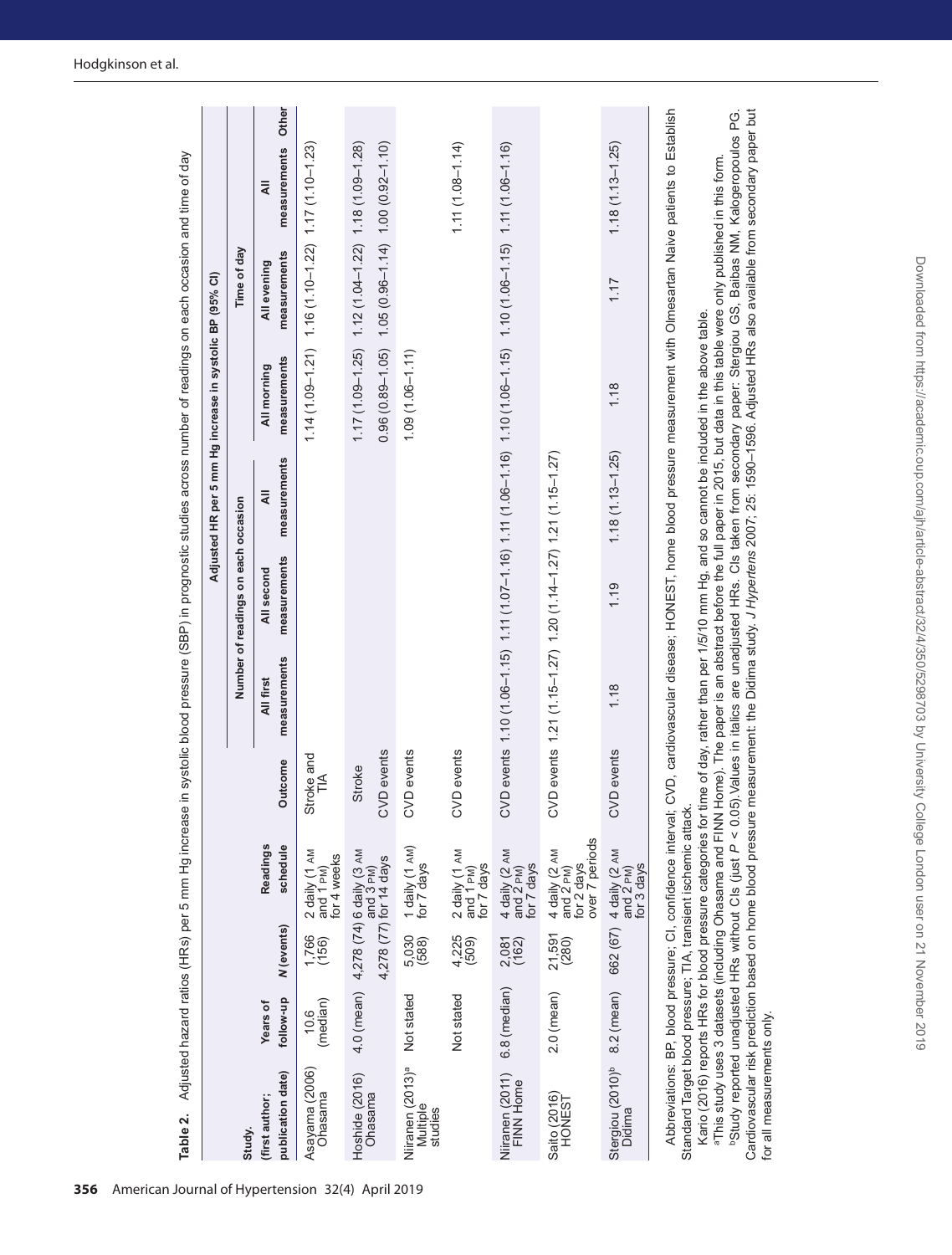<span id="page-7-0"></span>

|  |  | Table 3. Effect of discarding the first day of measurement across all types of study (systolic blood pressure) |
|--|--|----------------------------------------------------------------------------------------------------------------|
|--|--|----------------------------------------------------------------------------------------------------------------|

| Study (first author; publication date)  | Comparator        | $\boldsymbol{N}$ | <b>Using all measurements</b>                         | <b>Omitting measurements</b><br>from the first day |
|-----------------------------------------|-------------------|------------------|-------------------------------------------------------|----------------------------------------------------|
| 3 days of home measurement              |                   |                  | Correlation with ABPM (95% confidence interval)       |                                                    |
| Johansson (2010)                        | 24-hour ABPM      | 464              | $0.88(0.86 - 0.90)$                                   | $0.89(0.87 - 0.91)$                                |
| Stergiou (1998)                         | Daytime ABPM      | 189              | $0.68(0.60 - 0.75)$                                   | $0.67(0.58 - 0.74)$                                |
| <b>Verberk (2006)</b>                   | Daytime ABPM      | 216              | $0.60(0.51 - 0.68)$                                   | $0.60(0.51 - 0.68)$                                |
|                                         | 24-hour ABPM      | 216              | $0.66(0.58 - 0.73)$                                   | $0.69(0.61 - 0.75)$                                |
| 4 days of home measurement              |                   |                  | Correlation with ABPM (95% confidence interval)       |                                                    |
| Di Monaco (2016)                        | Daytime ABPM      | 310              | $0.59(0.51 - 0.65)$                                   | $0.57(0.49 - 0.64)$                                |
|                                         | 24-hour ABPM      | 310              | $0.59(0.51 - 0.66)$                                   | $0.57(0.49 - 0.64)$                                |
| Stergiou (1998)                         | Daytime ABPM      | 189              | $0.70(0.62 - 0.77)$                                   | $0.69(0.61 - 0.76)$                                |
| Verberk (2006)                          | Daytime ABPM      | 216              | $0.62(0.53 - 0.70)$                                   | $0.62(0.53 - 0.70)$                                |
|                                         | 24-hour ABPM      | 216              | $0.68(0.60 - 0.75)$                                   | $0.69(0.61 - 0.75)$                                |
| 1 week of home measurement <sup>a</sup> |                   |                  | Correlation with ABPM (95% confidence interval)       |                                                    |
| Johansson (2010)                        | 24-hour ABPM      | 464              | $0.89(0.87 - 0.91)$                                   | $0.87(0.85 - 0.89)$                                |
| Nunan (2015)                            | Daytime ABPM      | 203              | $0.67(0.59 - 0.74)$                                   | $0.68(0.60 - 0.75)$                                |
| Stergiou (1998)                         | Daytime ABPM      | 189              | $0.71(0.63 - 0.77)$                                   | $0.71(0.63 - 0.77)$                                |
| Verberk (2006)                          | Daytime ABPM      | 216              | $0.65(0.57-0.72)$                                     | $0.65(0.57 - 0.72)$                                |
|                                         | 24-hour ABPM      | 216              | $0.70(0.62 - 0.76)$                                   | $0.71(0.64 - 0.77)$                                |
| 1 week of home measurement <sup>a</sup> |                   |                  | Hazard ratio for future CVD (95% confidence interval) |                                                    |
| Niiranen (2011)                         | <b>Future CVD</b> | 162 <sup>b</sup> | $1.11(1.06 - 1.16)$                                   | $1.11(1.06 - 1.16)$                                |

Abbreviations: ABPM, ambulatory blood pressure measurement; CVD, cardiovascular disease.

a 1 week refers to 7 days of home measurement, except for Stergiou (1998) where home monitoring was only conducted for 6 days. **b162 CVD events.** 

#### **DISCUSSION**

#### **Summary of main findings**

The literature has been comprehensively reviewed, finding 37 studies relating self-monitoring regimes to prognosis and/ or correlation to reference standard, with the aim of making evidence-based recommendations for future practice. For prognostic studies, only a small increase in precision was gained from undertaking more than 3 days of readings and the results from correlation studies were similar. Such differences are likely only to impact on clinical decision making around diagnostic or treatment thresholds. There was no convincing difference in terms of how many readings were taken per day, whether morning and/or evening measures are used, or whether the first day was removed.

## **Strengths and limitations of the study**

This review used a comprehensive search strategy in multiple databases and all languages, incorporating hand searching, and is unlikely to have missed relevant articles. A thorough assessment of methodological quality was undertaken including assessment of the validation status of the monitors used.<sup>13,14</sup> By estimating study-specific curves for either HR or correlation coefficient against regime, the available data were synthesized in a robust form, despite any heterogeneity. By including a broad range of potential elements of monitoring schedules, this provides the most complete evidence to date on which to base recommendations.

The key weakness of this review is the paucity of studies of prognosis. Despite several different publications, only 4 sources of participants make up the full data set. While covering populations from Japan, Finland, and Greece, these data are lacking large relevant populations, in particular of South Asian and African/African Caribbean origin. Though used in a combined population, 1 cohort (Tsurugaya) $16,17$  $16,17$  $16,17$ was included, which has not been published separately in a format we could extract the relevant data from, and hence was only included as part of the Niiranen et al. meta-analysis.

Furthermore, the findings of small differences in both prognostic ability and correlation between different regimes must be tempered by the heterogeneity of design and methodological flaws identified in some studies. This reflected a lack of uniformity of method used between studies, and precluded comparison of more diverse regimes of measurement across multiple studies. Similarly, several studies used unvalidated equipment ([Supplementary Table 1](http://academic.oup.com/ajh/article-lookup/doi/10.1093/ajh/hpy185#supplementary-data)).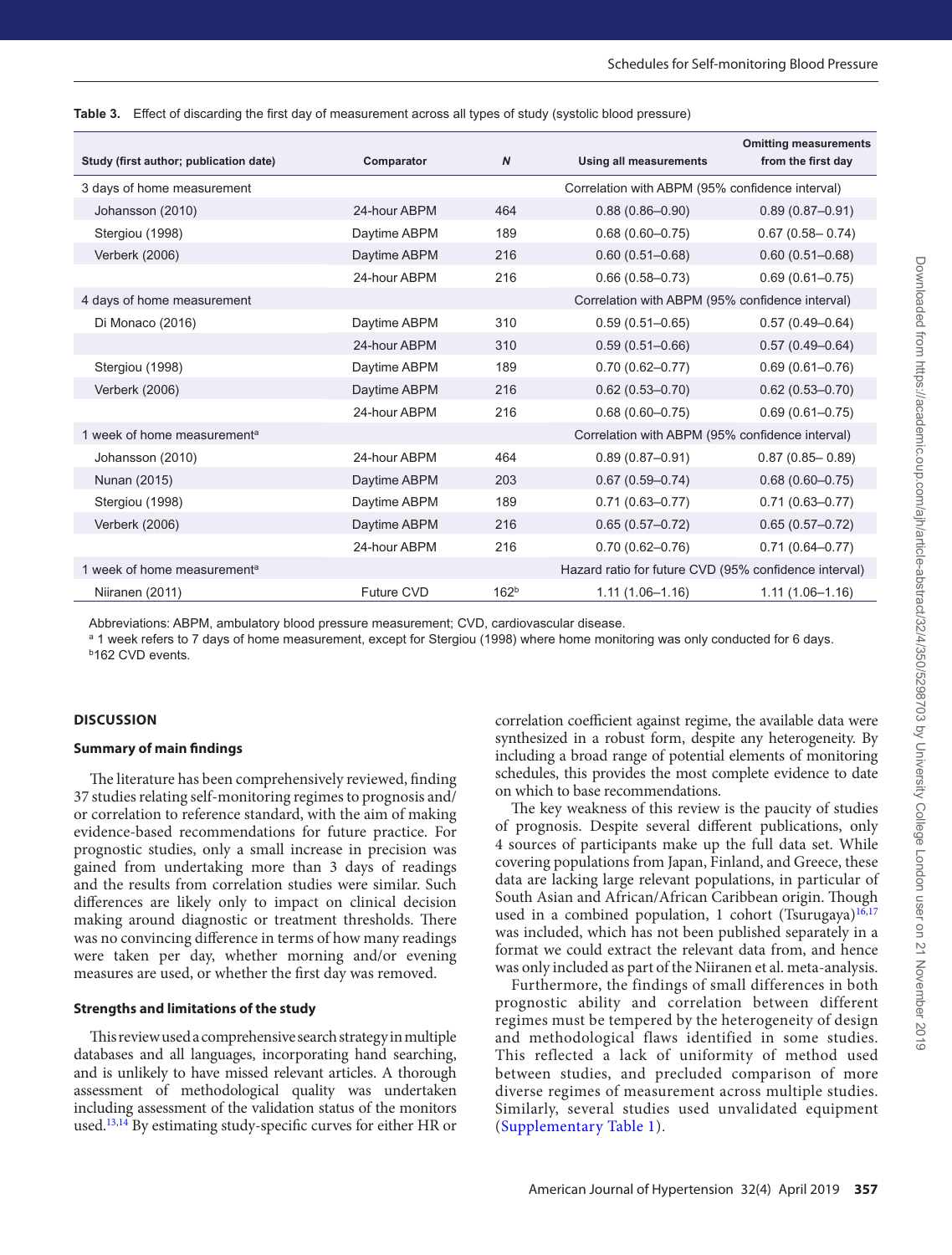

<span id="page-8-0"></span>**Figure 3.** Correlation coefficient between ambulatory blood pressure measurement (ABPM) and self-monitoring of blood pressure (SMBP) by cumulative number of days of self-monitoring.

#### **Comparisons with existing literature**

One previous systematic review over a decade ago including 4 reliability/reproducibility studies<sup>19</sup> considered multiple aspects of monitoring schedules but did not include any prognostic studies. In comparison, the current analysis includes

10 prognostic studies and 27 reliability/reproducibility studies. More recently, Niiranen et al.<sup>20</sup> combined 3 cohorts (2 Japanese and 1 Finnish) with consideration of prognosis in terms of number of days per week, but did not assess correlation data or other aspects of a monitoring regime, as the current work has.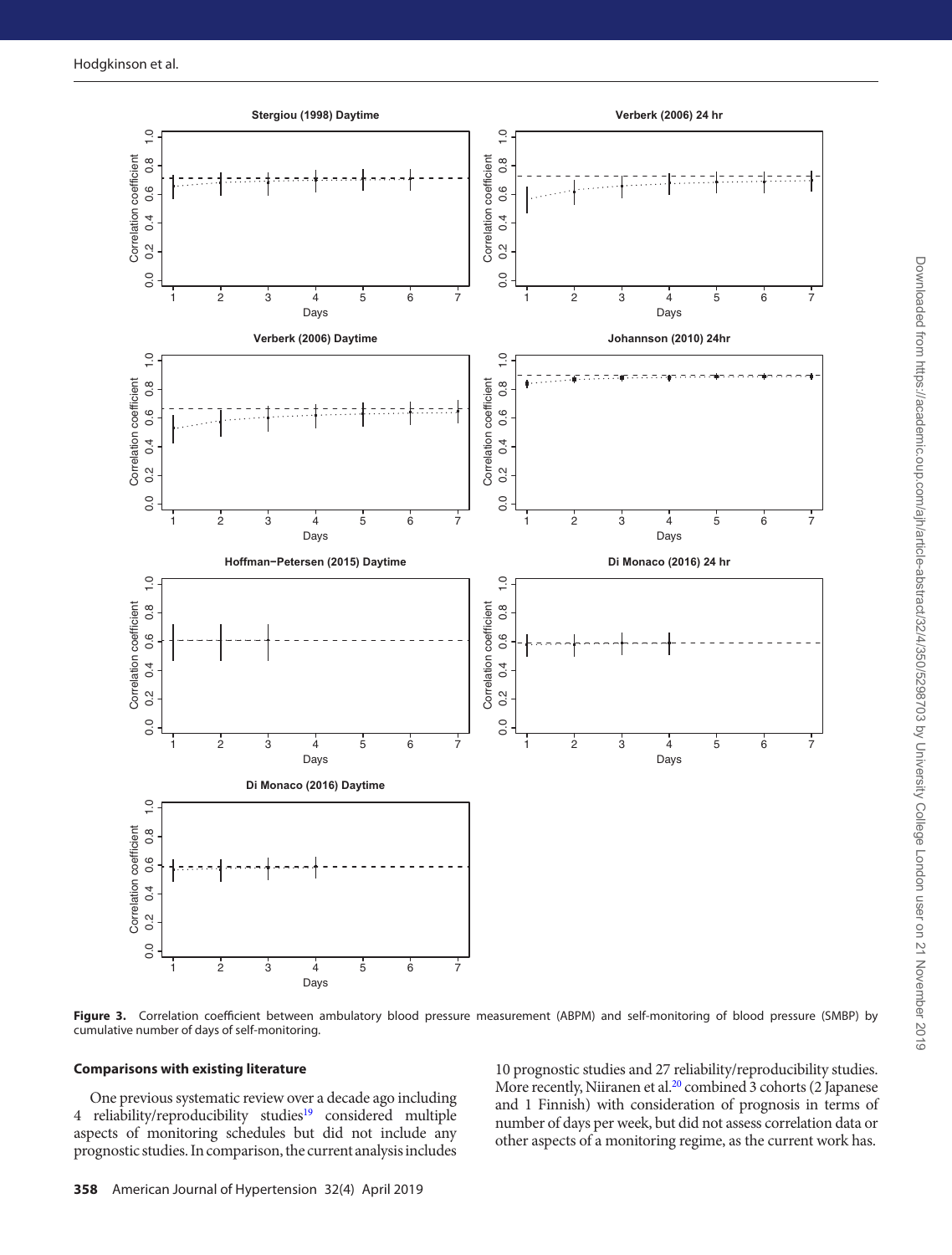| Table 4.                       | Correlation with ambulatory blood pressure measurement (ABPM) for reliability/reproducibility studies across number of days of readings and time between readings |                                                                 |     |                         |           |                                           |                              |           |                                                                                                      |                                           |           |
|--------------------------------|-------------------------------------------------------------------------------------------------------------------------------------------------------------------|-----------------------------------------------------------------|-----|-------------------------|-----------|-------------------------------------------|------------------------------|-----------|------------------------------------------------------------------------------------------------------|-------------------------------------------|-----------|
| Study (first                   |                                                                                                                                                                   |                                                                 |     |                         |           |                                           |                              |           | $\mathtt{Correlation}$ coefficient between home systolic/diastolic BP and the comparator measurement |                                           |           |
| author;                        | publication Measurement                                                                                                                                           |                                                                 |     | Time between readings   |           |                                           |                              |           | Number of days (from first day onwards unless otherwise stated)                                      |                                           |           |
| date)                          | schedule                                                                                                                                                          | Comparator                                                      | 2   | 1 minute<br>10 seconds  | 1 day     | 2 days                                    | 3 days                       | 4 days    | 5 days                                                                                               | 6 days                                    | 7 days    |
| Almeida<br>(2014)              | 1,<br>micturition and in<br>afternoon: 15 (3 day<br>3 days Before-morning<br>6 on days 2 and 3                                                                    | 24-hour wakefulness<br><b>ABPM</b>                              | 158 |                         |           |                                           | 0.769/0.826                  |           |                                                                                                      |                                           |           |
|                                | 1,<br>micturition and<br>evening: 15 (3 day 1<br>6 on days 2 and 3)<br>3 days post-morning                                                                        | Before SMBP                                                     |     |                         |           |                                           | 0.722/0.742                  |           |                                                                                                      |                                           |           |
| Almeida<br>(2013)              | 3 days and 33 readings<br>$(9 \text{ on day 1}, 12 \text{ on}$ each of day 2 and<br>day 3)                                                                        | 24-hour ABPM                                                    | 158 |                         |           |                                           | 0.76/0.80                    |           |                                                                                                      |                                           |           |
|                                | 5 days and 27 readings<br>$(3 \text{ on day 1}, 6 \text{ on days})$                                                                                               | Day before SMBP                                                 |     |                         |           |                                           |                              |           | 0.61/0.69                                                                                            |                                           |           |
| Ambrosi<br>(2014)              | evening on each day)<br>7 days (2 readings in<br>the morning and 2<br>readings in the                                                                             | Within 15 days end of<br>SMBP<br>24-hour ABPM                   | 58  |                         |           |                                           | 0.75/0.62                    |           |                                                                                                      | $0.71/0.65$<br>(Days 2-7)                 |           |
| (2014)<br><b>Boivin</b>        | i.e., immediately after<br>positioning cuff (AM<br>and PM for 3 days,<br>3 readings without rest,<br>total 18 readings)                                           | Daytime ABPM                                                    | 52  |                         |           |                                           | 0.69/0.66                    |           |                                                                                                      |                                           |           |
|                                | after first series (AM<br>and PM for 3 days,<br>3 readings 5 minutes<br>total 18 readings)                                                                        | Within 3 days before<br>SMBP                                    |     |                         |           |                                           | 0.70/0.66                    |           |                                                                                                      |                                           |           |
|                                | Di Monaco 4 days (2 readings in<br>(2016) the morning and<br>2 readings in the                                                                                    | Day before SMBP<br>Daytime ABPM                                 | 310 |                         | 0.57/0.72 | 0.57/0.72                                 | 0.58/0.72                    | 0.59/0.72 |                                                                                                      |                                           |           |
|                                | evening on each day)                                                                                                                                              | Day before SMBP<br>24-hour ABPM                                 |     |                         | 0.58/0.71 | 0.58/0.71                                 | 0.59/0.71                    | 0.59/0.72 |                                                                                                      |                                           |           |
| Eguchi<br>(2009)               | weeks (3 readings in the<br>4 days per week for 8<br>in the evening on<br>moming and 3<br>each day)                                                               | visit during SMBP<br>ABPM on second<br>Daytime ABPM<br>schedule | 56  | 0.712/0.693 0.725/0.673 |           |                                           |                              |           |                                                                                                      |                                           |           |
| Petersen<br>Hoffman-<br>(2015) | S<br>4 days. 3 AM (6-8 AM),<br>$(5-7 \text{ PM})$ , 3 before<br>bedtime $(9-11 \text{ PM})$<br>before dinner                                                      | Just after completion<br>Daytime ABPM<br>after SMBP             | 102 |                         | 0.61/0.56 | $0.61/0.55$<br>(days 2-3)                 | $0.69/0.61$<br>(days $2-4$ ) |           |                                                                                                      |                                           |           |
|                                | evening on each day)<br>Johannson 7 days (2 readings<br>(2010) in the morning and<br>2 readings in the <u>J</u>                                                   | Timing in relationship<br>to SMBP unclear<br>24-hour ABPM       | 464 |                         | 0.84/0.82 | $0.89/0.87$<br>(days $2-3$ )<br>0.87/0.84 | 0.88/0.85                    | 0.88/0.86 | 0.89/0.86                                                                                            | $0.87/0.85$<br>(days $2-7$ )<br>0.89/0.87 | 0.89/0.87 |

<span id="page-9-0"></span>American Journal of Hypertension 32(4) April 2019 **359**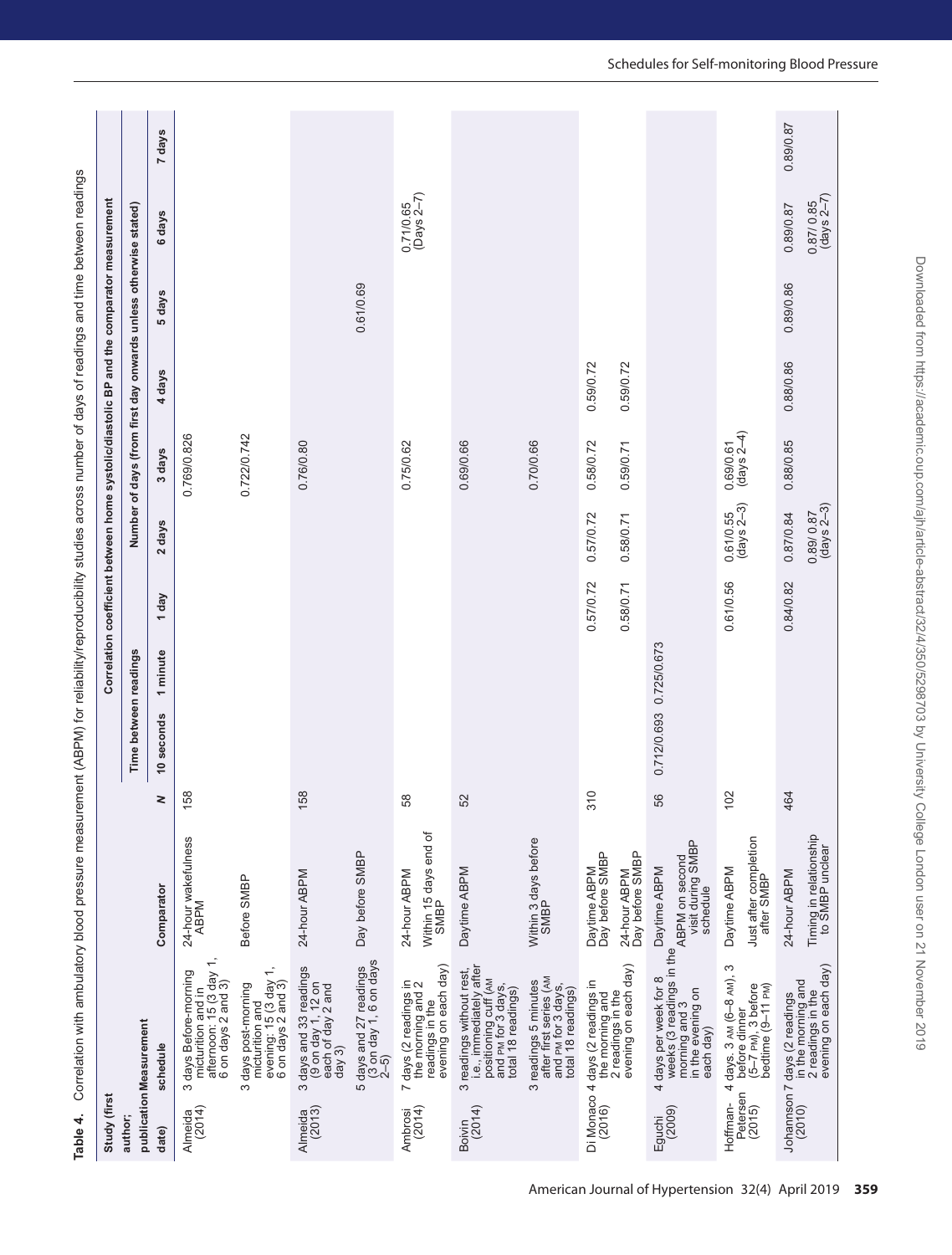| Table 4.           | Continued                                                                                                                    |                                                                                                                                                            |                |                            |          |                       |                                        |                                                                                                                                                                                                                        |                                                                                                                                        |                                                                                           |                                           |             |
|--------------------|------------------------------------------------------------------------------------------------------------------------------|------------------------------------------------------------------------------------------------------------------------------------------------------------|----------------|----------------------------|----------|-----------------------|----------------------------------------|------------------------------------------------------------------------------------------------------------------------------------------------------------------------------------------------------------------------|----------------------------------------------------------------------------------------------------------------------------------------|-------------------------------------------------------------------------------------------|-------------------------------------------|-------------|
| Study (first       |                                                                                                                              |                                                                                                                                                            |                |                            |          |                       |                                        |                                                                                                                                                                                                                        |                                                                                                                                        | Correlation coefficient between home systolic/diastolic BP and the comparator measurement |                                           |             |
| author;            | publication Measurement                                                                                                      |                                                                                                                                                            |                | Time between readings      |          |                       |                                        |                                                                                                                                                                                                                        |                                                                                                                                        | Number of days (from first day onwards unless otherwise stated)                           |                                           |             |
| date)              | schedule                                                                                                                     | Comparator                                                                                                                                                 | 2              | seconds<br>$\overline{10}$ | 1 minute | day<br>$\overline{ }$ | days<br>$\mathbf{\tilde{z}}$           | 3 days                                                                                                                                                                                                                 | 4 days                                                                                                                                 | 5 days                                                                                    | 6 days                                    | 7 days      |
| Kim $(2015)^a$     | 7 days (3 readings<br>in the morning<br>and 3 readings<br>in the evening<br>on each day)                                     | 24-hour ABPM                                                                                                                                               | 266            |                            |          |                       |                                        | 0.80                                                                                                                                                                                                                   |                                                                                                                                        | 0.79                                                                                      |                                           | 0.79        |
| McGowan<br>(2010)  | 7 days (2 readings<br>in the morning and<br>2 readings in the<br>evening on<br>each day)                                     | Ф<br>1 day before or after<br>SMBP)— some<br>ABPM first and som<br>within total 8-day<br>period (i e., ABPM<br>ABPM and SMBP<br>Daytime ABPM<br>SMBP first | $\overline{8}$ |                            |          |                       |                                        |                                                                                                                                                                                                                        |                                                                                                                                        |                                                                                           | $0.72/0.89$ (days                         |             |
| (2015)<br>Muxfeldt | 5 days (3 AM between 6<br>and 10 AM) and 3 PM<br>between 6 and 10 PM)                                                        | SMBP initiated day<br>Daytime ABPM<br>after ABPM                                                                                                           | 240            |                            |          |                       |                                        |                                                                                                                                                                                                                        | $0.68/0.73$<br>(days 2-5)                                                                                                              |                                                                                           |                                           |             |
| Nunan<br>(2015)    | 7 days (2 readings in the<br>morning and 2 in the<br>evening)                                                                | After completing SMBP<br>Daytime ABPM                                                                                                                      | 203            |                            |          |                       |                                        |                                                                                                                                                                                                                        | $0.658/0.707$<br>(days 2-5)                                                                                                            | 0.649/0.703                                                                               | $0.68/0.71$<br>(days 2-6)                 | 0.671/0.708 |
| Stergiou<br>(1998) | evening on each day)<br>3 work days per week<br>(2 readings in the<br>2 readings in the<br>morning and<br>for 2 weeks        | Some ABPM first and<br>some SMBP first,<br>one after the other<br>Daytime ABPM                                                                             | 189            |                            |          | 0.66/0.70             | $0.67/0.76$<br>(days 2-3)<br>0.68/0.73 | $0.69/0.77$<br>(days 2–4)<br>0.68/0.75                                                                                                                                                                                 | $0.71/0.79$<br>(days $2-5$ )<br>0.70/0.77                                                                                              | $0.71/0.79$<br>(days $2-6$ )<br>0.71/0.78                                                 | 0.71/0.79                                 |             |
| Verberk<br>(2006)  | triplicate discarded)<br>in the morning and<br>3 readings in the<br>evening, with the<br>first of each<br>7 days (3 readings | Timing vs. SMBP<br>Daytime ABPM<br>unclear                                                                                                                 | 216            |                            |          | 0.53/0.59             | $0.60/0.61$<br>(days 2-3)<br>0.57/0.61 | $(12)$<br>$(12)$<br>$(16)$<br>$(16)$<br>$(16)$<br>$(16)$<br>$(16)$<br>$(16)$<br>$(16)$<br>$(16)$<br>$(16)$<br>$(16)$<br>$(16)$<br>$(16)$<br>$(16)$<br>$(16)$<br>days $5-7$<br>0.60/0.63<br>0.62/0.62                   | $($ days 2–5)<br>0.66/0.67<br>0.66/0.67<br>0.66/0.67<br>0.69/9 4–7)<br>0.62/0.63<br>0.64/0.66                                          | $0.65/0.66$<br>$(\text{days } 2-6)$<br>$0.66/0.67$<br>$(\text{days } 3-7)$<br>0.63/0.66   | $0.65/0.66$<br>(days $2-7$ )<br>0.64/0.66 | 0.65/0.66   |
|                    |                                                                                                                              | Timing vs. SMBP<br>24-hour ABPM<br>unclear                                                                                                                 | 216            |                            |          | 0.57/0.61             | $0.66/0.64$<br>(days 2-3)<br>0.62/0.63 | $0.69/0.66$<br>$(\text{days } 2-4)$<br>$0.71/0.69$<br>$\begin{array}{c} \text{(days 3--5)}\\ \text{(days 4--6)}\\ \text{(days 4--6)}\\ \text{(days 4--6)}\\ \text{(0.69/0.68)} \end{array}$<br>days $5-7$<br>0.66/0.66 | $\frac{(1.69)(0.69)}{(1.71)(0.69)}$<br>$\begin{array}{c} \text{(days 3–6)} \\ 0.71/0.70 \\ \text{(days 4–7)} \end{array}$<br>0.68/0.66 | $0.69/0.69$<br>$(days 2-6)$<br>$0.71/0.69$<br>$(days 3-7)$<br>0.69/0.69                   | $0.70/0.69$<br>(days $2-7$ )<br>0.69/0.69 | 0.70/0.69   |
|                    |                                                                                                                              |                                                                                                                                                            |                |                            |          |                       |                                        |                                                                                                                                                                                                                        |                                                                                                                                        |                                                                                           |                                           |             |

Downloaded from https://academic.oup.com/ajh/article-abstract/32/4/350/5298703 by University College London user on 21 November 2019

Downloaded from https://academic.oup.com/ajh/article-abstract/32/4/350/5298703 by University College London user on 21 November 2019

**360** American Journal of Hypertension 32(4) April 2019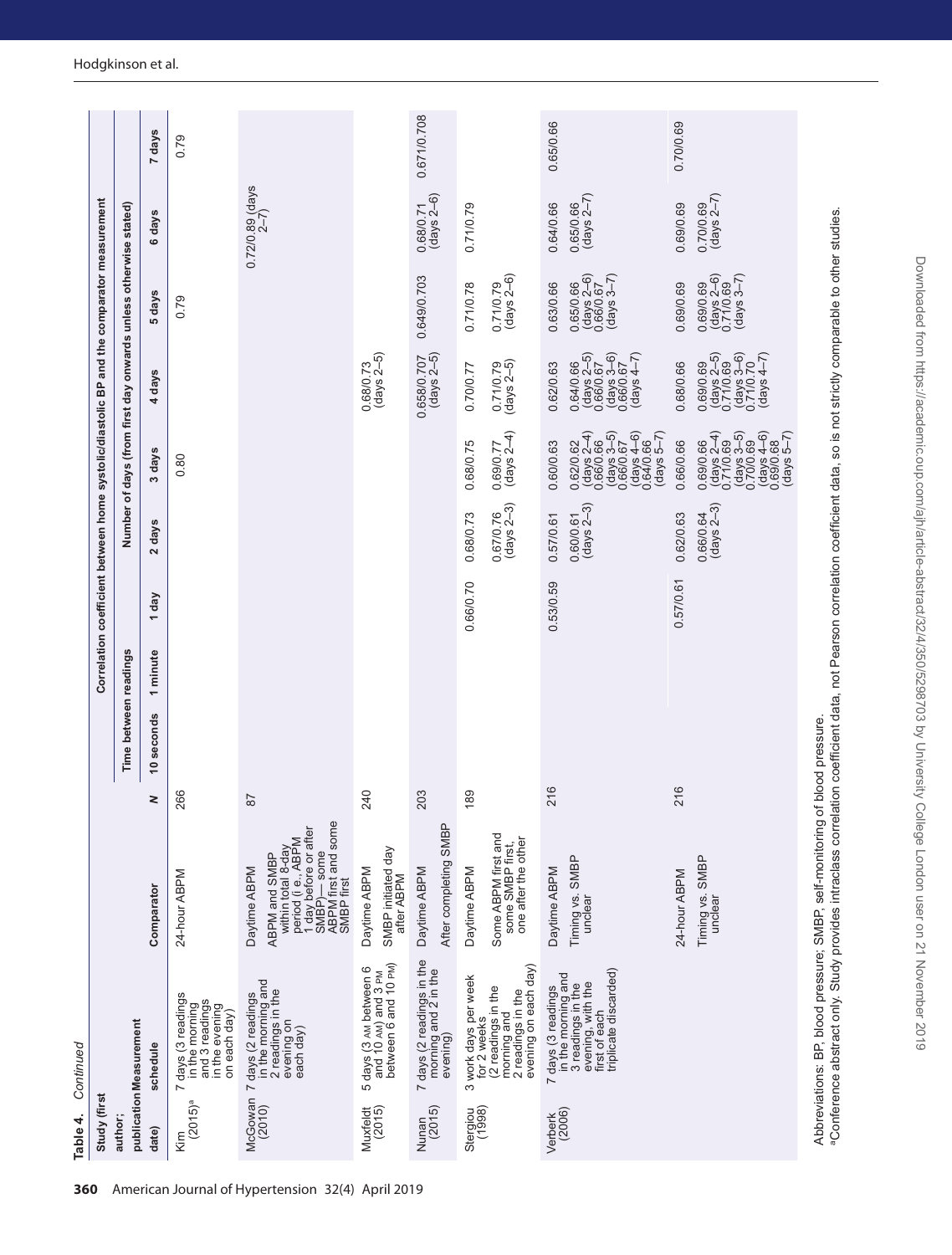

**Figure 4.** Correlation coefficient between ambulatory blood pressure measurement (ABPM) and self-monitoring of blood pressure (SMBP) by time of day of self-monitoring. The comparison in Stergiou (1998) is between first morning vs. first day; all other comparisons are between all morning, all evening or all readings.

Despite the heterogeneity and variable methodological quality of the evidence reviewed, many authors of the individual included studies drew strong and clear conclusions from their results. This was in spite of many HRs fully overlapping between apparently optimum and less optimum regimes. Subsequent guidelines from NICE, Europe, and the United States followed these conclusions in terms of recommendations on the number of days, the number of readings to take on each occasion, a preference for measuring in both the morning and evening, which values to discard, and total number of measurements.<sup>2-4</sup> However, we found that for most aspects of monitoring schedules, evidence was either missing or at best ambivalent, suggesting excessive influence of the interpretation of individual studies by the study authors rather than the observed results.

<span id="page-11-0"></span>Linked qualitative work by our group suggests that patients value flexibility in regime, and given the lack of evidence underpinning fixed regimes, incorporating such flexibility in future guideline iterations seems sensible.<sup>21</sup> This might increase uptake and compliance, $22$  thus facilitating further implementation of self-monitoring.

# **Implications for clinical practice**

The relatively modest benefit from more than 3 days of readings or of any particular quantity or timing of readings within these 3 days suggests that more protracted schedules are only likely to be worthwhile around diagnostic or treatment thresholds. Given the widespread use of telemonitoring, automated patient feedback could be used to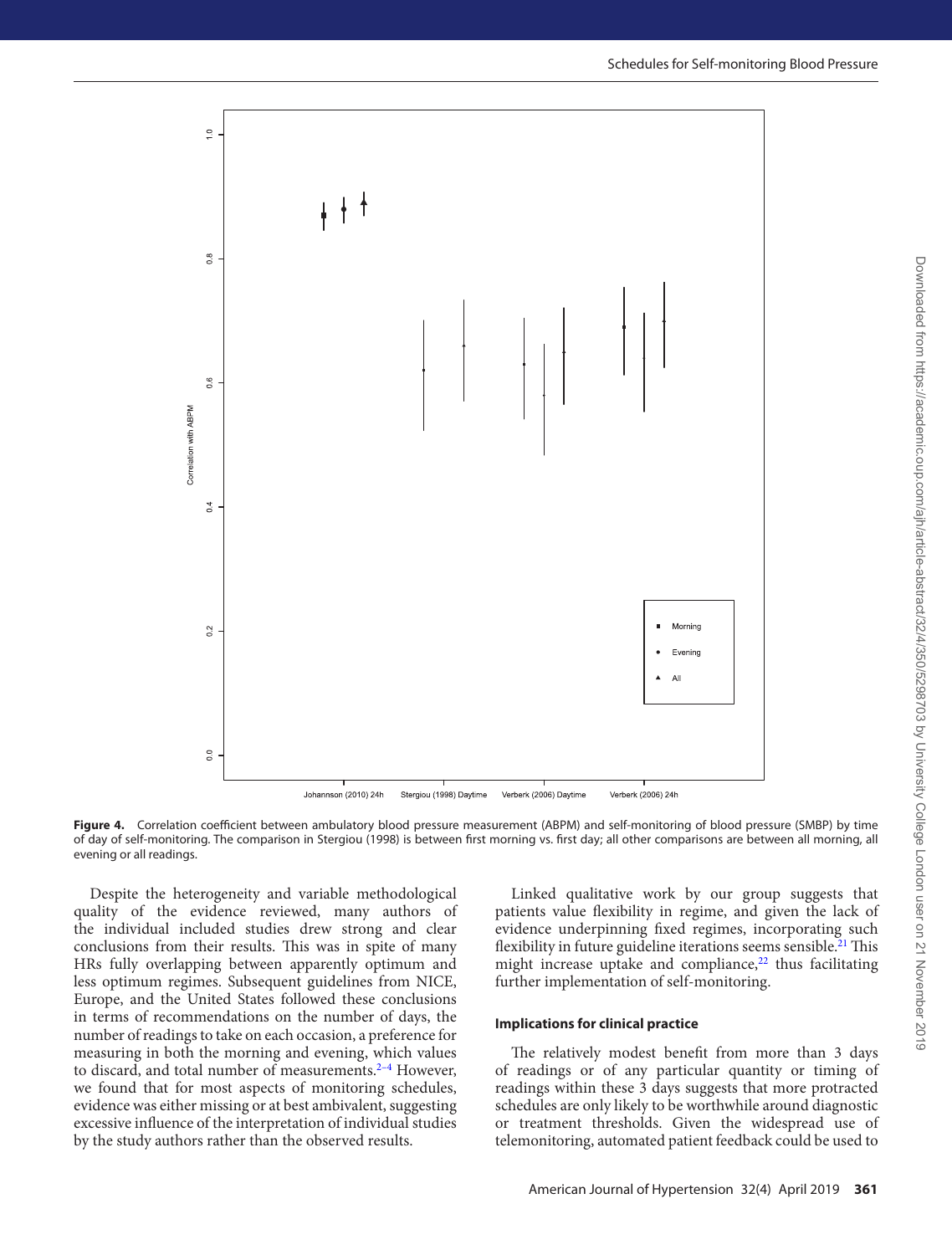| Table 5.                            | Correlation with ambulatory blood pressure measurement (ABPM) for reliability/reproducibility studies across number of readings on each occasion and time of day                                                                                                                                                         |                                                                                   |                                                                                |                   |                                                                                            |                                                                                           |                                                  |                                         |                             |                                                   |  |
|-------------------------------------|--------------------------------------------------------------------------------------------------------------------------------------------------------------------------------------------------------------------------------------------------------------------------------------------------------------------------|-----------------------------------------------------------------------------------|--------------------------------------------------------------------------------|-------------------|--------------------------------------------------------------------------------------------|-------------------------------------------------------------------------------------------|--------------------------------------------------|-----------------------------------------|-----------------------------|---------------------------------------------------|--|
|                                     |                                                                                                                                                                                                                                                                                                                          |                                                                                   |                                                                                |                   |                                                                                            | Correlation coefficient between home systolic/diastolic BP and the comparator measurement |                                                  |                                         |                             |                                                   |  |
| (first author;<br>Study             |                                                                                                                                                                                                                                                                                                                          |                                                                                   |                                                                                |                   |                                                                                            | Number of readings on each occasion                                                       |                                                  |                                         | Time of day                 |                                                   |  |
| publication<br>date)                | Measurement schedule                                                                                                                                                                                                                                                                                                     |                                                                                   | Comparator                                                                     | $\geq$            | measurements<br>All first                                                                  | measurements<br>All second                                                                | measurements<br>₹                                | measurements<br>All morning             | measurements<br>All evening | measurements<br>₹                                 |  |
| Johannson<br>(2010)                 | days (2 readings in the morning and<br>2 readings in the evening on each day)<br>$\overline{ }$                                                                                                                                                                                                                          |                                                                                   | Timing in relationship<br>to SMBP unclear<br>24-hour ABPM                      | 464               | 0.89/0.87                                                                                  | 0.89/0.87                                                                                 | 0.89/0.87                                        | 0.87/0.85                               | 0.88/0.87                   | 0.89/0.87                                         |  |
| Stergiou<br>(1998) <sup>a</sup>     | (2 readings in the morning and<br>2 readings in the evening on each day)<br>3 work days per week for 2 weeks                                                                                                                                                                                                             |                                                                                   | Daytime ABPM<br>Some ABPM first and<br>some SMBP first,<br>one after the other | 189               | 0.59/0.64                                                                                  |                                                                                           | 0.62/0.67                                        | 0.62/0.67                               |                             | 0.66/0.70                                         |  |
| (2006)<br>Verberk                   | 7 days (3 readings in the morning and<br>3 readings in the evening, with the<br>first of each triplicate discarded)                                                                                                                                                                                                      |                                                                                   | Timing vs. SMBP<br>unclear<br>Daytime ABPM                                     | 216               |                                                                                            |                                                                                           |                                                  | 0.63/0.65                               | 0.58/0.60                   | 0.65/0.66                                         |  |
|                                     |                                                                                                                                                                                                                                                                                                                          |                                                                                   | Timing vs. SMBP<br>24-hour ABPM<br>unclear                                     | 216               |                                                                                            |                                                                                           |                                                  | 0.69/0.69                               | 0.64/0.62                   | 0.70/0.69                                         |  |
| Table 6.                            | Correlation with ambulatory blood pressure measurement (ABPM) for reliability/reproducibility studies across number of measurements<br>aStudy reports first blood pressure (BP), first double (same as first morning), and day 1, rather than all measurements<br>Abbreviation: SMBP, self-monitoring of blood pressure. |                                                                                   |                                                                                |                   |                                                                                            |                                                                                           |                                                  |                                         |                             |                                                   |  |
| Study.                              |                                                                                                                                                                                                                                                                                                                          |                                                                                   |                                                                                |                   | Correlation coefficient between home systolic/ diastolic BP and the comparator measurement |                                                                                           |                                                  |                                         |                             |                                                   |  |
| publication date)<br>(first author; | Measurement schedule                                                                                                                                                                                                                                                                                                     | Comparator                                                                        | $\overline{\phantom{0}}$<br>2                                                  | $\mathbf{\Omega}$ | <b>5</b><br>4<br>S                                                                         | $\infty$<br>L<br>$\circ$                                                                  | $\overline{2}$<br>$\div$<br>$\overline{10}$<br>ၜ | 16                                      | $\overline{20}$             | 28<br>24                                          |  |
| Johannson<br>(2010)                 | 7 days (2 readings in the<br>morning and 2 readings<br>in the evening on each<br>day)                                                                                                                                                                                                                                    | relationship to<br>SMBP unclear<br>24-hour ABPM<br>relationship<br>Timing in      | 464                                                                            |                   | 0.84/0.82                                                                                  | 0.87/0.84                                                                                 |                                                  | 0.88/0.86<br>0.88/0.85                  | 0.89/0.86                   | 0.89/0.87 0.89/0.87                               |  |
| Stergiou<br>(1998)                  | 3 work days per week for I<br>2 weeks (2 readings<br>in the morning and 2<br>readings in the evening<br>on each day)                                                                                                                                                                                                     | first, one after the<br>and some SMBP<br>Daytime ABPM<br>Some ABPM first<br>other | 189 0.59/0.64 0.62/0.67                                                        |                   | 0.66/0.70                                                                                  | 0.68/0.73                                                                                 |                                                  | 0.68/0.75 0.70/0.77 0.71/0.78 0.71/0.79 |                             |                                                   |  |
| (2006)<br>Verberk                   | 7 days (3 readings in<br>the morning and                                                                                                                                                                                                                                                                                 | Daytime ABPM<br>Timing vs. SMBP<br>unclear                                        | 216                                                                            | 0.53/0.62         | 0.53/0.59                                                                                  | 0.57/0.61                                                                                 | 0.60/0.63                                        | 0.62/0.63                               | 0.63/0.66                   | 0.64/0.66 0.65/0.66                               |  |
|                                     | 3 readings in the<br>evening, with the<br>`first of each triplicate<br>discarded)                                                                                                                                                                                                                                        | 24-hour ABPM<br>Timing vs. SMBP                                                   | 216                                                                            | 0.57/0.65         | 0.57/0.61                                                                                  | 0.62/0.63                                                                                 |                                                  |                                         |                             | 0.66/0.66 0.68/0.66 0.69/0.69 0.69/0.69 0.70/0.69 |  |

<span id="page-12-1"></span><span id="page-12-0"></span>**362** American Journal of Hypertension 32(4) April 2019

24-hour ABPM Timing vs. SMBP 24-hour ABPM<br>Timing vs. SMBP<br>unclear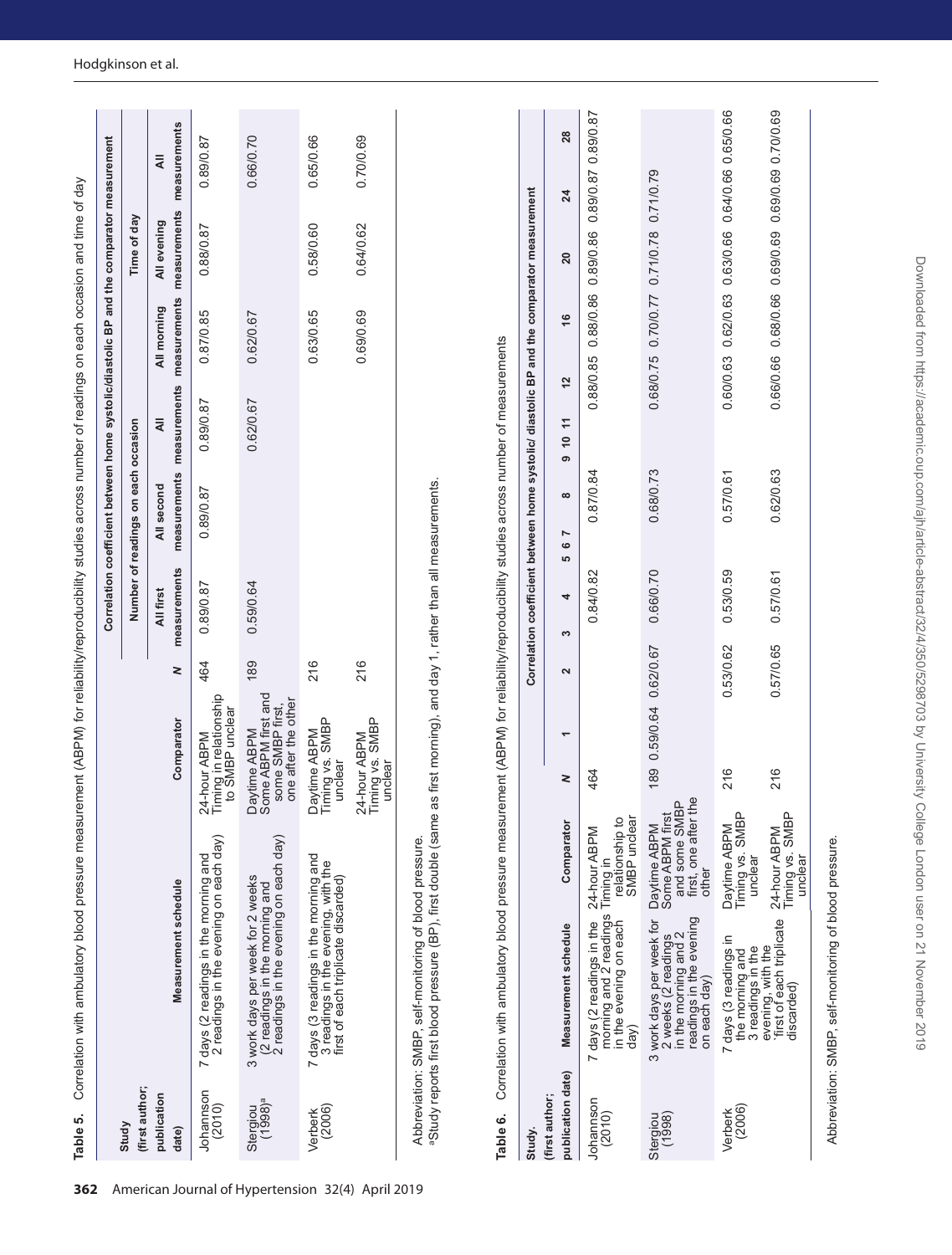inform individuals where more than 3 days of measurements are appropriate.

# These data hold for both diagnosis and ongoing management. There are theoretical reasons (peaks and troughs of medication for example) that support recommendations for morning and evening readings.<sup>23</sup> In terms of diagnosis, the prognostic studies did not suggest any particular difference in time of measurement and neither were differences in correlation seen dependent on time of day of monitoring, perhaps suggesting that such considerations are not paramount.

On the basis of the evidence we have synthesized, a pragmatic revision of current guidelines for self-monitoring would be that measurement of BP should be undertaken for 3 days, whether for diagnostic purposes or when monitoring the effect of treatment change, unless mean blood pressure after 3 days is close to a treatment or diagnostic threshold when longer schedules—perhaps a further 3 days of monitoring—bring small increases in prognostic power. Precise timings of measurements within these days and the precise days of measurement are less important and might be varied to suit individual circumstances. There remains a need for more and higher quality research, particularly prognostic studies in diverse populations, involving comparison of different regimes of measurement across multiple studies.

# **DATA AVAILABILITY**

Dataset available from the corresponding author at j.a.hodgkinson@bham.ac.uk. The dataset includes only anonymized material already in the public domain.

# **SUPPLEMENTARY DATA**

Supplementary data are available at *American Journal of Hypertension* online.

# **ACKNOWLEDGEMENTS**

We thank Siobhan Milner, Nashat Qamar, and Sally Fillingham for their support in screening studies. This article presents independent research commissioned by the National Institute for Health Research (NIHR) under its Programme Grants for Applied Research funding scheme (RP-PG-1209–10051). R.J.M. was funded by an NIHR Professorship (NIHR-RP-R2-12–015). R.J.M. and F.D.R.H. receive support from the NIHR Collaborations for Leadership in Applied Health Research and Care (CLAHRC) Oxford. The guideline development work undertaken by R.O.M., R.J.M, and B.W. received funding from the National Institute for Health and Care Excellence. The views expressed in this publication are those of the authors and not necessarily those of the NHS, the NIHR, the Department of Health, or the National Institute for Health and Care Excellence.

# **DISCLOSURE**

All authors have completed the ICMJE uniform disclosure form at [www.icmje.org/coi\\_disclosure.pdf](http://www.icmje.org/coi_disclosure.pdf) (available on request from the corresponding author) and declare no support from any organization for the submitted work, no financial relationships with any organizations that might have an interest in the submitted work in the previous 3 years, and no other relationships or activities that could appear to have influenced the submitted work.

# **REFERENCES**

- <span id="page-13-0"></span>1. Lim SS, Vos T, Flaxman AD, Danaei G, Shibuya K, Adair-Rohani H, Amann M, Anderson HR, Andrews KG, Aryee M, Atkinson C, Bacchus LJ, Bahalim AN, Balakrishnan K, Balmes J, Barker-Collo S, Baxter A, Bell ML, Blore JD, Blyth F, Bonner C, Borges G, Bourne R, Boussinesq M, Brauer M, Brooks P, Bruce NG, Brunekreef B, Bryan-Hancock C, Bucello C, Buchbinder R, Bull F, Burnett RT, Byers TE, Calabria B, Carapetis J, Carnahan E, Chafe Z, Charlson F, Chen H, Chen JS, Cheng AT, Child JC, Cohen A, Colson KE, Cowie BC, Darby S, Darling S, Davis A, Degenhardt L, Dentener F, Des Jarlais DC, Devries K, Dherani M, Ding EL, Dorsey ER, Driscoll T, Edmond K, Ali SE, Engell RE, Erwin PJ, Fahimi S, Falder G, Farzadfar F, Ferrari A, Finucane MM, Flaxman S, Fowkes FG, Freedman G, Freeman MK, Gakidou E, Ghosh S, Giovannucci E, Gmel G, Graham K, Grainger R, Grant B, Gunnell D, Gutierrez HR, Hall W, Hoek HW, Hogan A, Hosgood HD, III, Hoy D, Hu H, Hubbell BJ, Hutchings SJ, Ibeanusi SE, Jacklyn GL, Jasrasaria R, Jonas JB, Kan H, Kanis JA, Kassebaum N, Kawakami N, Khang YH, Khatibzadeh S, Khoo JP, Kok C, Laden F, Lalloo R, Lan Q, Lathlean T, Leasher JL, Leigh J, Li Y, Lin JK, Lipshultz SE, London S, Lozano R, Lu Y, Mak J, Malekzadeh R, Mallinger L, Marcenes W, March L, Marks R, Martin R, McGale P, McGrath J, Mehta S, Mensah GA, Merriman TR, Micha R, Michaud C, Mishra V, Mohd Hanafiah K, Mokdad AA, Morawska L, Mozaffarian D, Murphy T, Naghavi M, Neal B, Nelson PK, Nolla JM, Norman R, Olives C, Omer SB, Orchard J, Osborne R, Ostro B, Page A, Pandey KD, Parry CD, Passmore E, Patra J, Pearce N, Pelizzari PM, Petzold M, Phillips MR, Pope D, Pope CA, III, Powles J, Rao M, Razavi H, Rehfuess EA, Rehm JT, Ritz B, Rivara FP, Roberts T, Robinson C, Rodriguez-Portales JA, Romieu I, Room R, Rosenfeld LC, Roy A, Rushton L, Salomon JA, Sampson U, Sanchez-Riera L, Sanman E, Sapkota A, Seedat S, Shi P, Shield K, Shivakoti R, Singh GM, Sleet DA, Smith E, Smith KR, Stapelberg NJ, Steenland K, Stöckl H, Stovner LJ, Straif K, Straney L, Thurston GD, Tran JH, Van Dingenen R, van Donkelaar A, Veerman JL, Vijayakumar L, Weintraub R, Weissman MM, White RA, Whiteford H, Wiersma ST, Wilkinson JD, Williams HC, Williams W, Wilson N, Woolf AD, Yip P, Zielinski JM, Lopez AD, Murray CJ, Ezzati M, AlMazroa MA, Memish ZA. A comparative risk assessment of burden of disease and injury attributable to 67 risk factors and risk factor clusters in 21 regions, 1990–2010: a systematic analysis for the Global Burden of Disease Study 2010. *Lancet* 2012; 380:2224–2260.
- <span id="page-13-1"></span>2. Excellence NIfC. Hypertension: Management of Hypertension in Adults in Primary Care. [http://www.nice.org.uk/guidance/CG127/](http://www.nice.org.uk/guidance/CG127/NICEGuidance) [NICEGuidance;](http://www.nice.org.uk/guidance/CG127/NICEGuidance) 2011. Report No: Clinical Guideline 127.
- <span id="page-13-2"></span>3. Mancia G, Fagard R, Narkiewicz K, Redón J, Zanchetti A, Böhm M, Christiaens T, Cifkova R, De Backer G, Dominiczak A, Galderisi M, Grobbee DE, Jaarsma T, Kirchhof P, Kjeldsen SE, Laurent S, Manolis AJ, Nilsson PM, Ruilope LM, Schmieder RE, Sirnes PA, Sleight P, Viigimaa M, Waeber B, Zannad F; Task Force Members. 2013 ESH/ESC Guidelines for the management of arterial hypertension: the Task Force for the management of arterial hypertension of the European Society of Hypertension (ESH) and of the European Society of Cardiology (ESC). *J Hypertens* 2013; 31:1281–1357.
- 4. Pickering TG, Hall JE, Appel LJ, Falkner BE, Graves JW, Hill MN, Jones DH, Kurtz T, Sheps SG, Roccella EJ; Council on High Blood